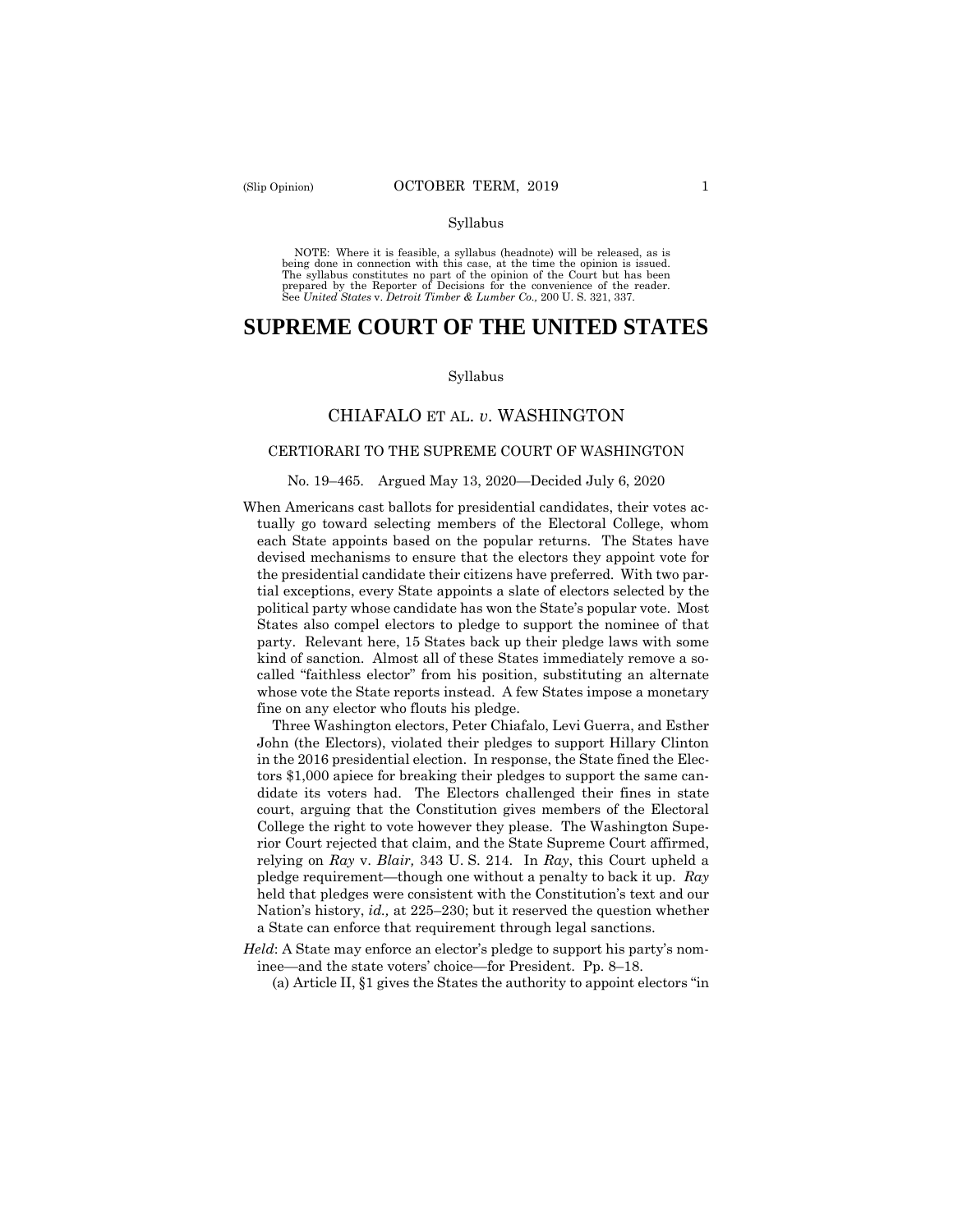#### Syllabus

such Manner as the Legislature thereof may direct." This Court has described that clause as "conveying the broadest power of determination" over who becomes an elector. *McPherson* v. *Blacker*, 146 U. S. 1, 27. And the power to appoint an elector (in any manner) includes power to condition his appointment, absent some other constitutional constraint. A State can require, for example, that an elector live in the State or qualify as a regular voter during the relevant time period. Or more substantively, a State can insist (as *Ray* allowed) that the elector pledge to cast his Electoral College ballot for his party's presidential nominee, thus tracking the State's popular vote. Or—so long as nothing else in the Constitution poses an obstacle—a State can add an associated condition of appointment: It can demand that the elector actually live up to his pledge, on pain of penalty. Which is to say that the State's appointment power, barring some outside constraint, enables the enforcement of a pledge like Washington's.

Nothing in the Constitution expressly prohibits States from taking away presidential electors' voting discretion as Washington does. Article II includes only the instruction to each State to appoint electors, and the Twelfth Amendment only sets out the electors' voting procedures. And while two contemporaneous State Constitutions incorporated language calling for the exercise of elector discretion, no language of that kind made it into the Federal Constitution. Contrary to the Electors' argument, Article II's use of the term "electors" and the Twelfth Amendment's requirement that the electors "vote," and that they do so "by ballot," do not establish that electors must have discretion. The Electors and their *amici* object that the Framers using those words expected the Electors' votes to reflect their own judgments. But even assuming that outlook was widely shared, it would not be enough. Whether by choice or accident, the Framers did not reduce their thoughts about electors' discretion to the printed page. Pp. 8–13.

 in a proper interpretation of constitutional provisions." *The Pocket*  (b) "Long settled and established practice" may have "great weight *Veto Case*, 279 U. S. 655, 689. The Electors make an appeal to that kind of practice in asserting their right to independence, but "our whole experience as a Nation" points in the opposite direction. *NLRB*  v. *Noel Canning*, 573 U. S. 513, 557. From the first elections under the Constitution, States sent electors to the College to vote for pre-selected candidates, rather than to use their own judgment. The electors rapidly settled into that non-discretionary role. See *Ray*, 343 U. S., at 228–229. Ratified at the start of the 19th century, the Twelfth Amendment both acknowledged and facilitated the Electoral College's emergence as a mechanism not for deliberation but for party-line voting. Courts and commentators throughout that century recognized the presidential electors as merely acting on other people's preferences.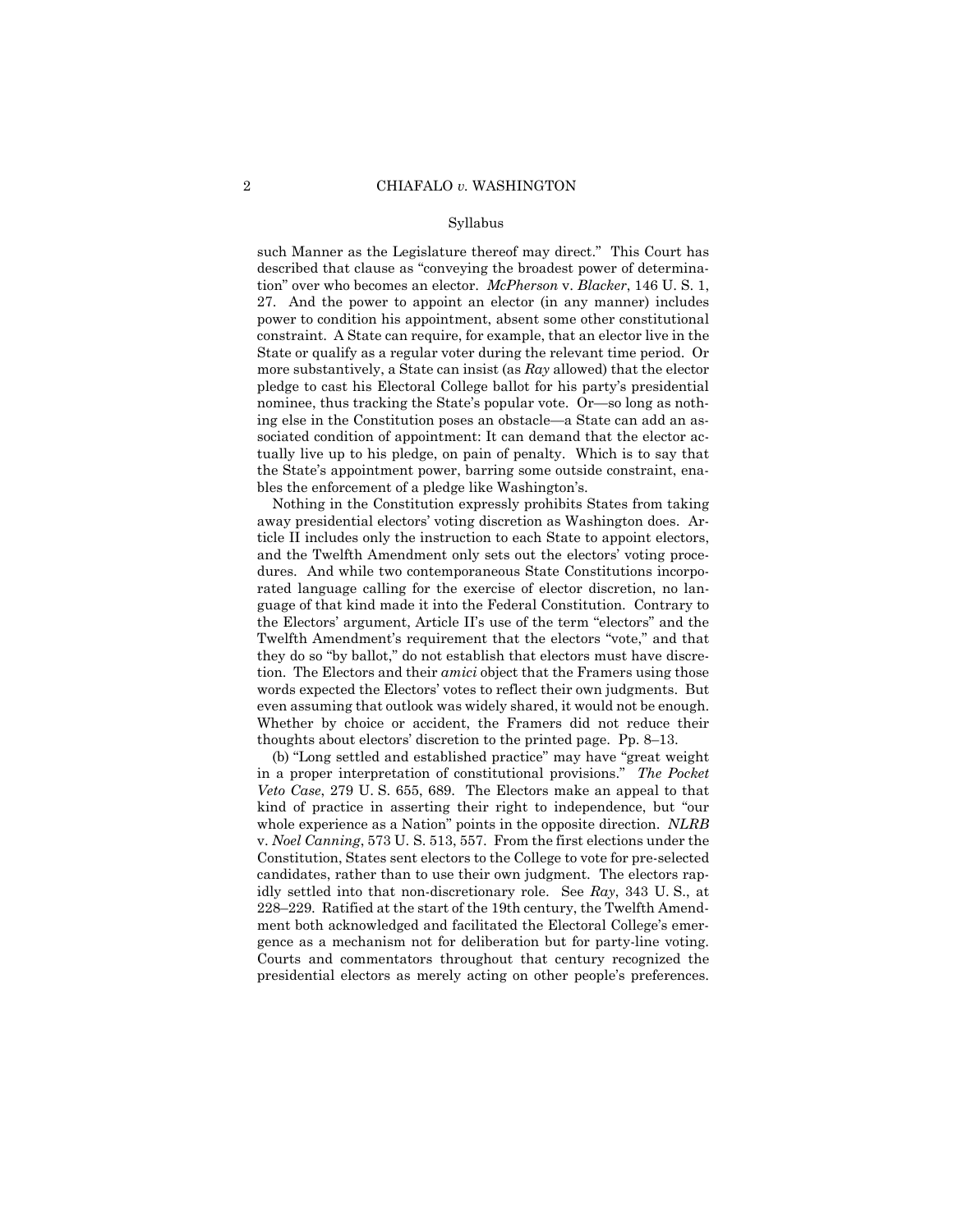### Syllabus

 ing that a State's electors would vote the same way as its citizens. And state election laws evolved to reinforce that development, ensur-Washington's law is only another in the same vein. It reflects a longstanding tradition in which electors are not free agents; they are to vote for the candidate whom the State's voters have chosen. Pp. 13– 17.

193 Wash. 2d 380, 441 P. 3d 807, affirmed.

 KAGAN, J., delivered the opinion of the Court, in which ROBERTS, C. J., and GINSBURG, BREYER, ALITO, SOTOMAYOR, GORSUCH, and KAVANAUGH, JJ., joined. THOMAS, J., filed an opinion concurring in the judgment, in which GORSUCH, J., joined as to Part II.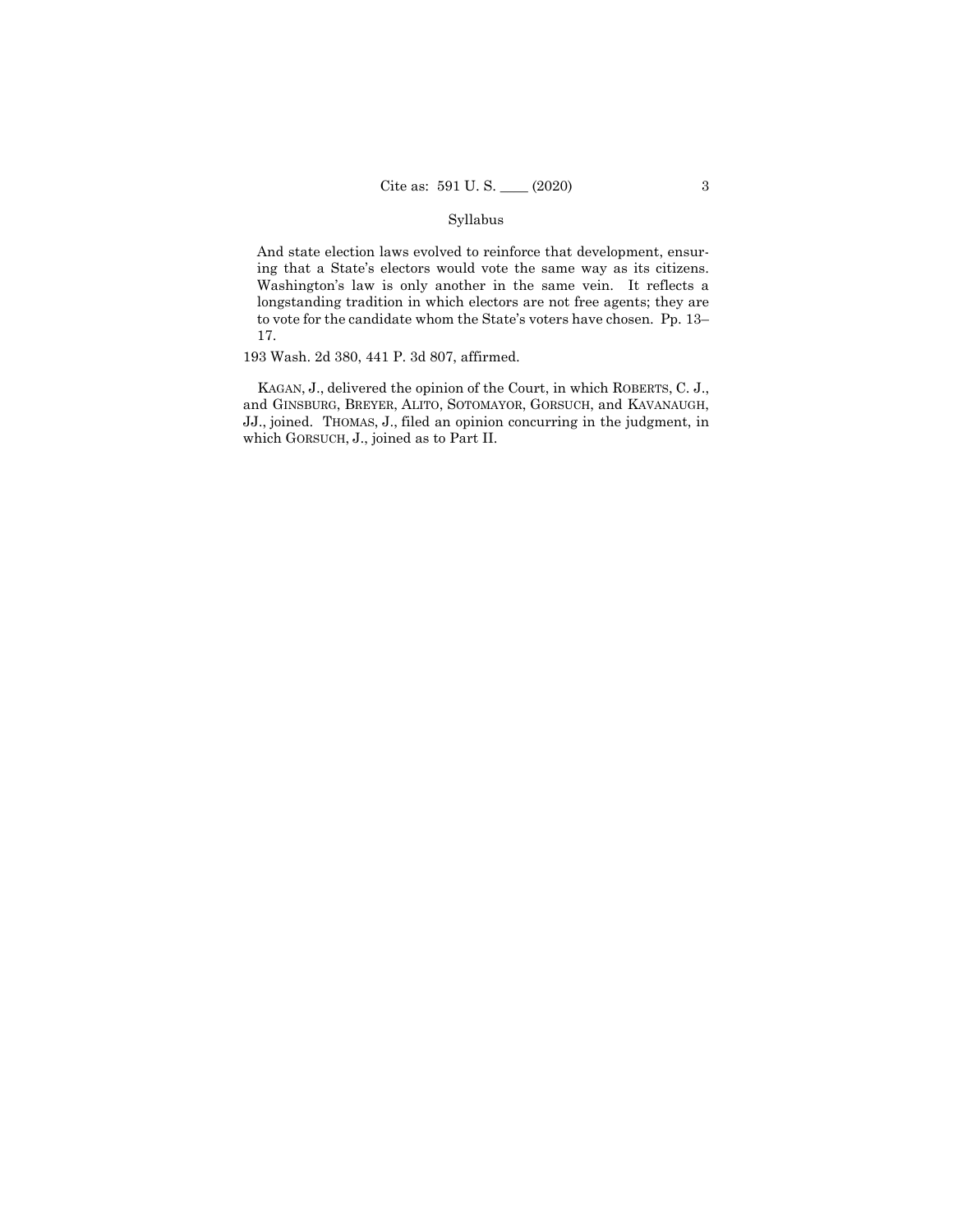NOTICE: This opinion is subject to formal revision before publication in the preliminary print of the United States Reports. Readers are requested to notify the Reporter of Decisions, Supreme Court of the United States, Wash-ington, D. C. 20543, of any typographical or other formal errors, in order that corrections may be made before the preliminary print goes to press.

## $\frac{1}{2}$  , where  $\frac{1}{2}$ **SUPREME COURT OF THE UNITED STATES**

#### $\frac{1}{2}$  ,  $\frac{1}{2}$  ,  $\frac{1}{2}$  ,  $\frac{1}{2}$  ,  $\frac{1}{2}$  ,  $\frac{1}{2}$ No. 19–465

## AND ESTHER VIRGINIA JOHN, PETITIONERS PETER B. CHIAFALO, LEVI JENNET GUERRA, *v.* WASHINGTON

## ON WRIT OF CERTIORARI TO THE SUPREME COURT OF WASHINGTON

[July 6, 2020]

JUSTICE KAGAN delivered the opinion of the Court.

Every four years, millions of Americans cast a ballot for a presidential candidate. Their votes, though, actually go toward selecting members of the Electoral College, whom each State appoints based on the popular returns. Those few "electors" then choose the President.

The States have devised mechanisms to ensure that the electors they appoint vote for the presidential candidate their citizens have preferred. With two partial exceptions, every State appoints a slate of electors selected by the political party whose candidate has won the State's popular vote. Most States also compel electors to pledge in advance to support the nominee of that party. This Court upheld such a pledge requirement decades ago, rejecting the argument that the Constitution "demands absolute freedom for the elector to vote his own choice." *Ray* v. *Blair*, 343 U. S. 214, 228 (1952).

Today, we consider whether a State may also penalize an elector for breaking his pledge and voting for someone other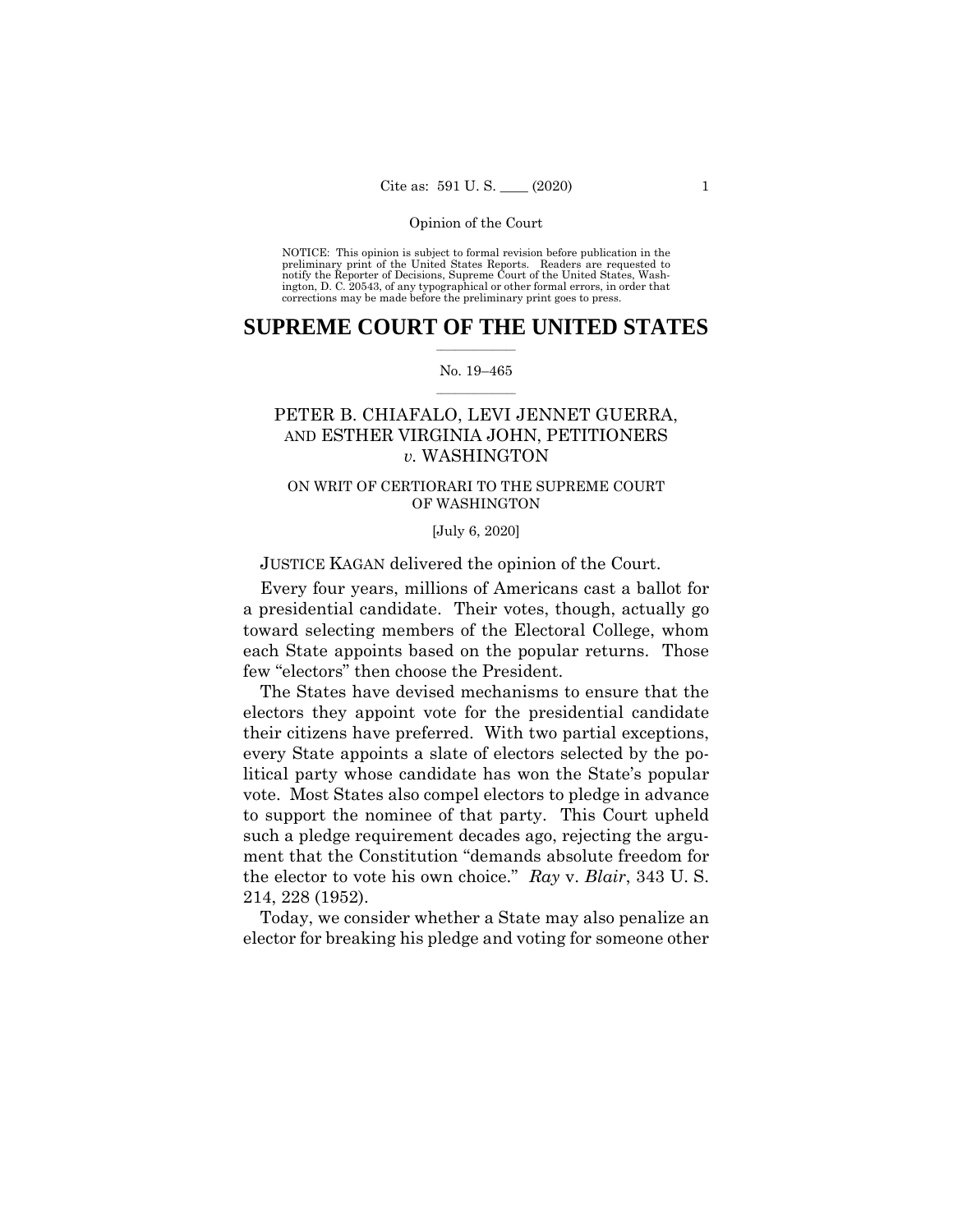than the presidential candidate who won his State's popular vote. We hold that a State may do so.

I

Our Constitution's method of picking Presidents emerged from an eleventh-hour compromise. The issue, one delegate to the Convention remarked, was "the most difficult of all [that] we have had to decide." 2 Records of the Federal Convention of 1787, p. 501 (M. Farrand rev. 1966) (Farrand). Despite long debate and many votes, the delegates could not reach an agreement. See generally N. Peirce & L. Longley, The People's President 19–22 (rev. 1981). In the dying days of summer, they referred the matter to the so-called Committee of Eleven to devise a solution. The Committee returned with a proposal for the Electoral College. Just two days later, the delegates accepted the recommendation with but a few tweaks. James Madison later wrote to a friend that the "difficulty of finding an unexceptionable [selection] process" was "deeply felt by the Convention." Letter to G. Hay (Aug. 23, 1823), in 3 Farrand 458. Because "the final arrangement of it took place in the latter stage of the Session," Madison continued, "it was not exempt from a degree of the hurrying influence produced by fatigue and impatience in all such Bodies: tho' the degree was much less than usually prevails in them." *Ibid.* Whether less or not, the delegates soon finished their work and departed for home.

The provision they approved about presidential electors is fairly slim. Article II, §1, cl. 2 says:

"Each State shall appoint, in such Manner as the Legislature thereof may direct, a Number of Electors, equal to the whole Number of Senators and Representatives to which the State may be entitled in the Congress: but no Senator or Representative, or Person holding an Office of Trust or Profit under the United States, shall be appointed an Elector."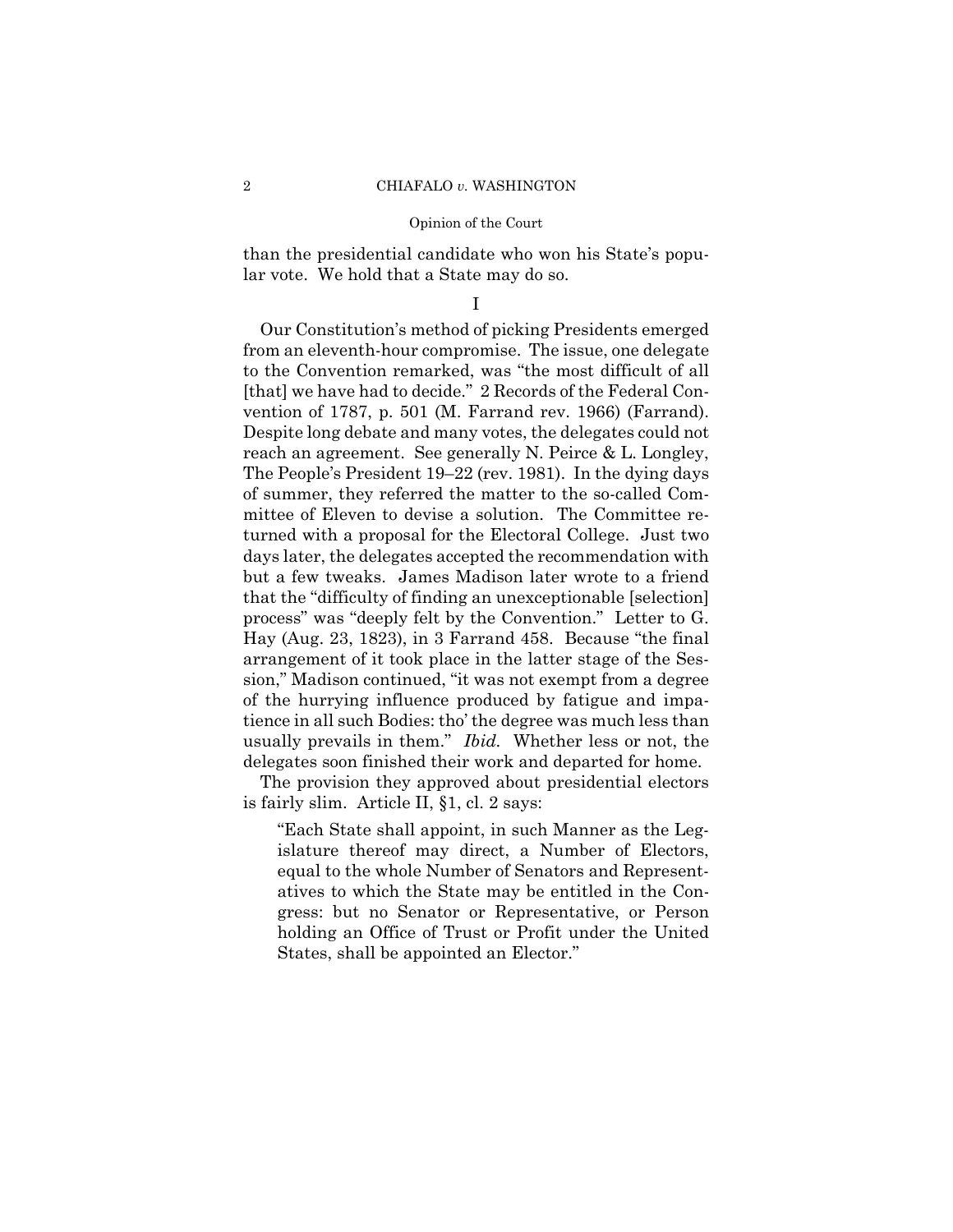The next clause (but don't get attached: it will soon be superseded) set out the procedures the electors were to follow in casting their votes. In brief, each member of the College would cast votes for two candidates in the presidential field. The candidate with the greatest number of votes, assuming he had a majority, would become President. The runner-up would become Vice President. If no one had a majority, the House of Representatives would take over and decide the winner.

That plan failed to anticipate the rise of political parties, and soon proved unworkable. The Nation's first contested presidential election occurred in 1796, after George Washington's retirement. John Adams came in first among the candidates, and Thomas Jefferson second. That meant the leaders of the era's two warring political parties—the Federalists and the Republicans—became President and Vice President respectively. (One might think of this as fodder for a new season of Veep.) Four years later, a different problem arose. Jefferson and Aaron Burr ran that year as a Republican Party ticket, with the former meant to be President and the latter meant to be Vice. For that plan to succeed, Jefferson had to come in first and Burr just behind him. Instead, Jefferson came in first and Burr . . . did too. Every elector who voted for Jefferson also voted for Burr, producing a tie. That threw the election into the House of Representatives, which took no fewer than 36 ballots to elect Jefferson. (Alexander Hamilton secured his place on the Broadway stage—but possibly in the cemetery too—by lobbying Federalists in the House to tip the election to Jefferson, whom he loathed but viewed as less of an existential threat to the Republic.) By then, everyone had had enough of the Electoral College's original voting rules.

The result was the Twelfth Amendment, whose main part provided that electors would vote separately for President and Vice President. The Amendment, ratified in 1804, says: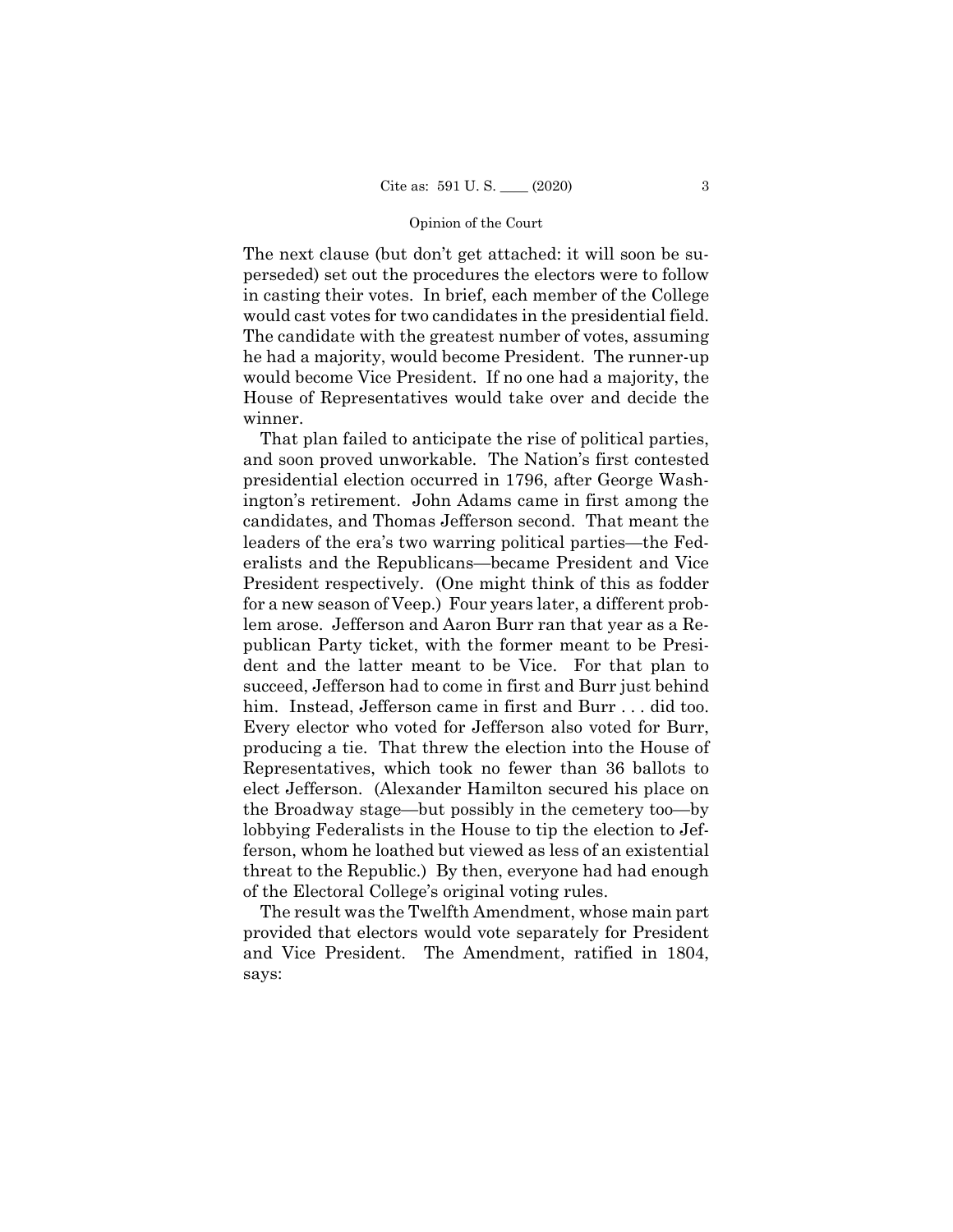## 4 CHIAFALO *v.* WASHINGTON

#### Opinion of the Court

"The Electors shall meet in their respective states and vote by ballot for President and Vice-President . . .; they shall name in their ballots the person voted for as President, and in distinct ballots the person voted for as Vice-President, and they shall make distinct lists of all persons voted for as President, and of all persons voted for as Vice-President, and of the number of votes for each, which lists they shall sign and certify, and transmit sealed to [Congress, where] the votes shall then be counted."

The Amendment thus brought the Electoral College's voting procedures into line with the Nation's new party system.

Within a few decades, the party system also became the means of translating popular preferences within each State into Electoral College ballots. In the Nation's earliest elections, state legislatures mostly picked the electors, with the majority party sending a delegation of its choice to the Electoral College. By 1832, though, all States but one had introduced popular presidential elections. See Peirce & Longley, The People's President, at 45. At first, citizens voted for a slate of electors put forward by a political party, expecting that the winning slate would vote for its party's presidential (and vice presidential) nominee in the Electoral College. By the early 20th century, citizens in most States voted for the presidential candidate himself; ballots increasingly did not even list the electors. See Albright, The Presidential Short Ballot, 34 Am. Pol. Sci. Rev. 955, 955–957 (1940). After the popular vote was counted, States appointed the electors chosen by the party whose presidential nominee had won statewide, again expecting that they would vote for that candidate in the Electoral College.1

 $\frac{1}{1}$ Maine and Nebraska (which, for simplicity's sake, we will ignore after this footnote) developed a more complicated system in which two electors go to the winner of the statewide vote and one goes to the winner of each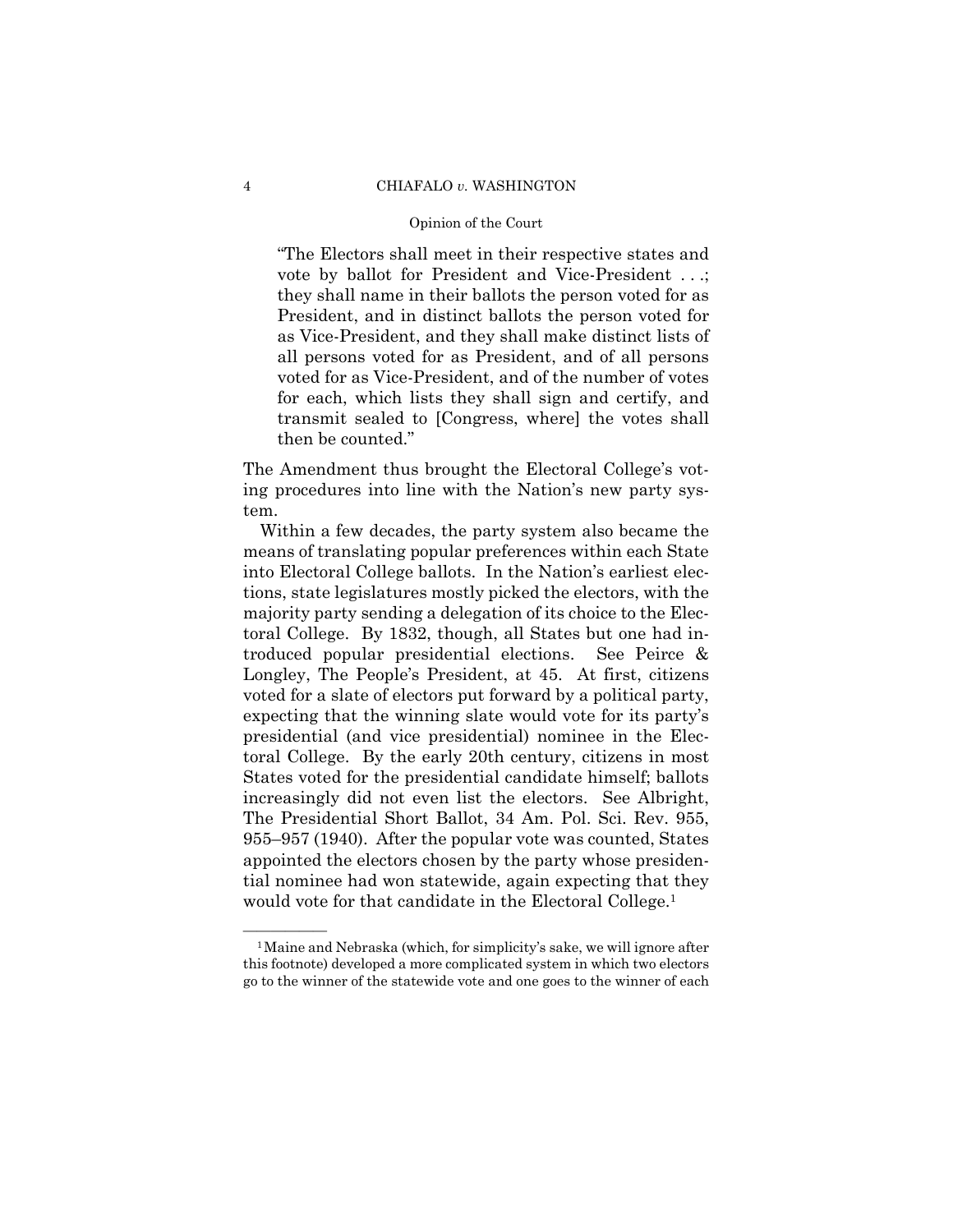In the 20th century, many States enacted statutes meant to guarantee that outcome—that is, to prohibit so-called faithless voting. Rather than just assume that party-picked electors would vote for their party's winning nominee, those States insist that they do so. As of now, 32 States and the District of Columbia have such statutes on their books. They are typically called pledge laws because most demand that electors take a formal oath or pledge to cast their ballot for their party's presidential (and vice presidential) candidate. Others merely impose that duty by law. Either way, the statutes work to ensure that the electors vote for the candidate who got the most statewide votes in the presidential election.

Most relevant here, States began about 60 years ago to back up their pledge laws with some kind of sanction. By now, 15 States have such a system.<sup>2</sup> Almost all of them immediately remove a faithless elector from his position, substituting an alternate whose vote the State reports instead. A few States impose a monetary fine on any elector who flouts his pledge.

Washington is one of the 15 States with a sanctions-

——————

congressional district. See Me. Rev. Stat. Ann., Tit. 21–A, §802 (2006); Neb. Rev. Stat. §32–710 (2016). So, for example, if the Republican candidate wins the popular vote in Nebraska as a whole but loses to the Democratic candidate in one of the State's three congressional districts, the Republican will get four electors and the Democrat will get one. Here too, though, the States use party slates to pick the electors, in order to reflect the relevant popular preferences (whether in the State or in an individual district). 2Ariz. Rev. Stat. Ann. §16–212 (2019 Cum. Supp.); Cal. Elec. Code

Ann. §§6906, 18002 (West 2019); Colo. Rev. Stat. §1–4–304 (2019); Ind. Code §3–10–4–9 (2019); Mich. Comp. Laws §168.47 (2008); Minn. Stat. §§208.43, 208.46 (2020 Cum. Supp.); Mont. Code Ann. §§13–25–304, 13– 25–307 (2019); Neb. Rev. Stat. §§32–713, 32–714; Nev. Rev. Stat. §§298.045, 298.075 (2017); N. M. Stat. Ann. §1–15–9 (Supp. 2011); N. C. Gen. Stat. Ann. §163–212 (2019); Okla. Stat., Tit. 26, §§10–102, 10–109 (2019); S. C. Code Ann. §7–19–80 (2018); Utah Code §20A–13–304 (2020); Wash. Rev. Code §§29A.56.084, 29A.56.090 (2019).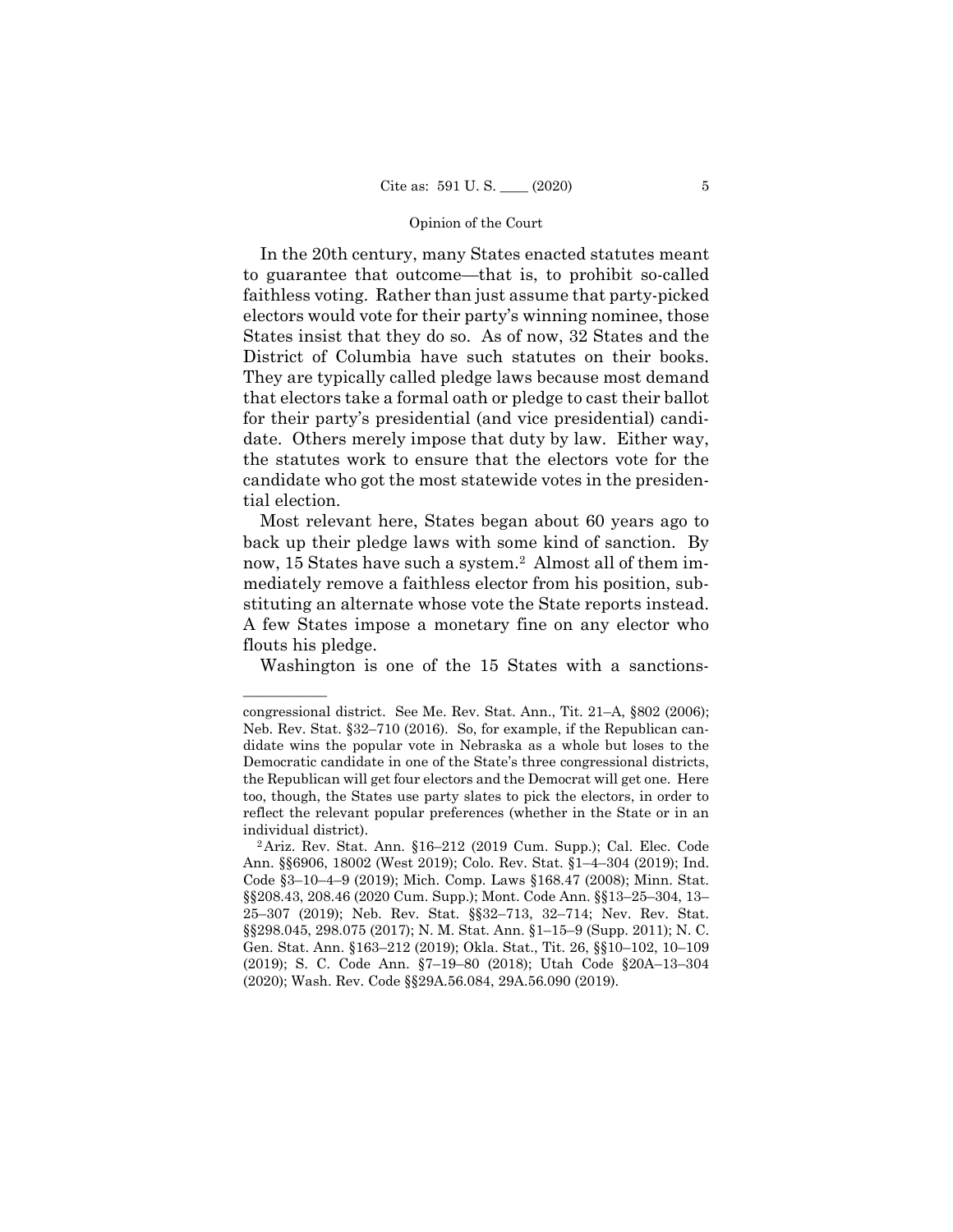vant here, the punishment was a civil fine of up to \$1,000. backed pledge law designed to keep the State's electors in line with its voting citizens. As all States now do, Washington requires political parties fielding presidential candidates to nominate a slate of electors. See Wash. Rev. Code §29A.56.320(1). On Election Day, the State gives voters a ballot listing only the candidates themselves. See §29A.56.320(2). When the vote comes in, Washington moves toward appointing the electors chosen by the party whose candidate won the statewide count. See *ibid.* But before the appointment can go into effect, each elector must "execute [a] pledge" agreeing to "mark [her] ballots" for the presidential (and vice presidential) candidate of the party nominating her. §29A.56.084. And the elector must comply with that pledge, or else face a sanction. At the time rele-See §29A.56.340 (2016).3

This case involves three Washington electors who violated their pledges in the 2016 presidential election. That year, Washington's voters chose Hillary Clinton over Donald Trump for President. The State thus appointed as its electors the nominees of the Washington State Democratic Party. Among those Democratic electors were petitioners Peter Chiafalo, Levi Guerra, and Esther John (the Electors). All three pledged to support Hillary Clinton in the Electoral College. But as that vote approached, they decided to cast their ballots for someone else. The three hoped they could encourage other electors—particularly those from States Donald Trump had carried—to follow their example. The idea was to deprive him of a majority of electoral votes and throw the election into the House of Representatives. So the three Electors voted for Colin Powell for President. But their effort failed. Only seven electors

<sup>&</sup>lt;sup>3</sup>Since the events in this case, Washington has repealed the fine. It now enforces pledges only by removing and replacing faithless electors. See Wash. Rev. Code §29A.56.090(3) (2019).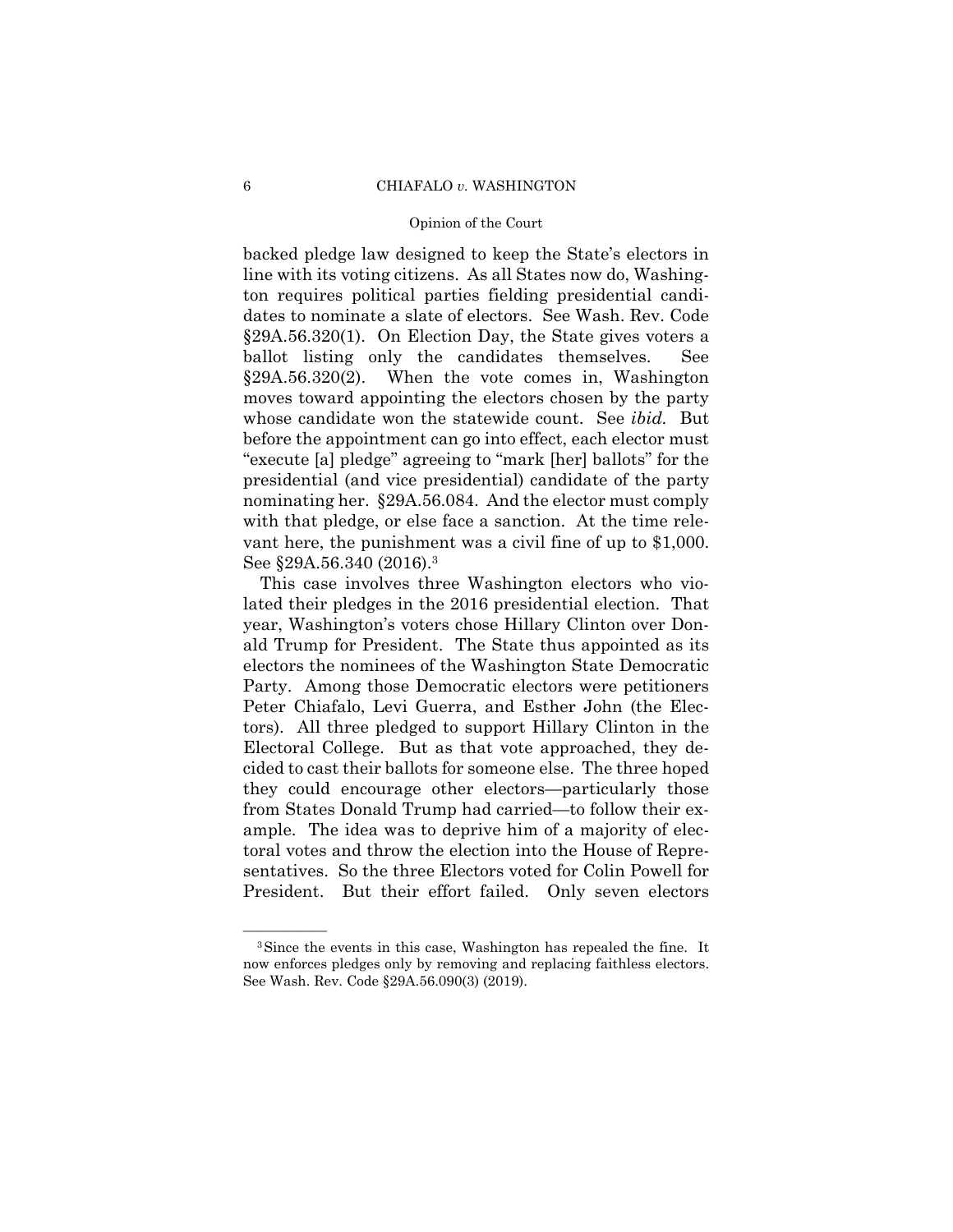across the Nation cast faithless votes—the most in a century, but well short of the goal. Candidate Trump became President Trump. And, more to the point here, the State fined the Electors \$1,000 apiece for breaking their pledges to support the same candidate its voters had.

The Electors challenged their fines in state court, arguing that the Constitution gives members of the Electoral College the right to vote however they please. The Washington Superior Court rejected the Electors' claim in an oral decision, and the State's Supreme Court affirmed that judgment. See *In re Guerra*, 193 Wash. 2d 380, 441 P. 3d 807 (2019). The court relied heavily on our decision in *Ray* v. *Blair* upholding a pledge requirement—though one without a penalty to back it up. See 193 Wash. 2d, at 393–399, 441 P. 3d, at 813–816. In the state court's view, Washington's penalty provision made no difference. Article II of the Constitution, the court noted, grants broad authority to the States to appoint electors, and so to impose conditions on their appointments. See *id.,* at 393, 395, 441 P. 3d, at 813, 814. And nothing in the document "suggests that electors have discretion to cast their votes without limitation or restriction by the state legislature." *Id.*, at 396, 441 P. 3d, at 814.

A few months later, the United States Court of Appeals for the Tenth Circuit reached the opposite conclusion in a case involving another faithless elector. See *Baca* v. *Colorado Dept. of State*, 935 F. 3d 887 (2019). The Circuit Court held that Colorado could not remove the elector, as its pledge law directs, because the Constitution "provide[s] presidential electors the right to cast a vote" for President "with discretion." *Id.,* at 955.

We granted certiorari to resolve the split. 589 U.S. (2020). We now affirm the Washington Supreme Court's judgment that a State may enforce its pledge law against an elector.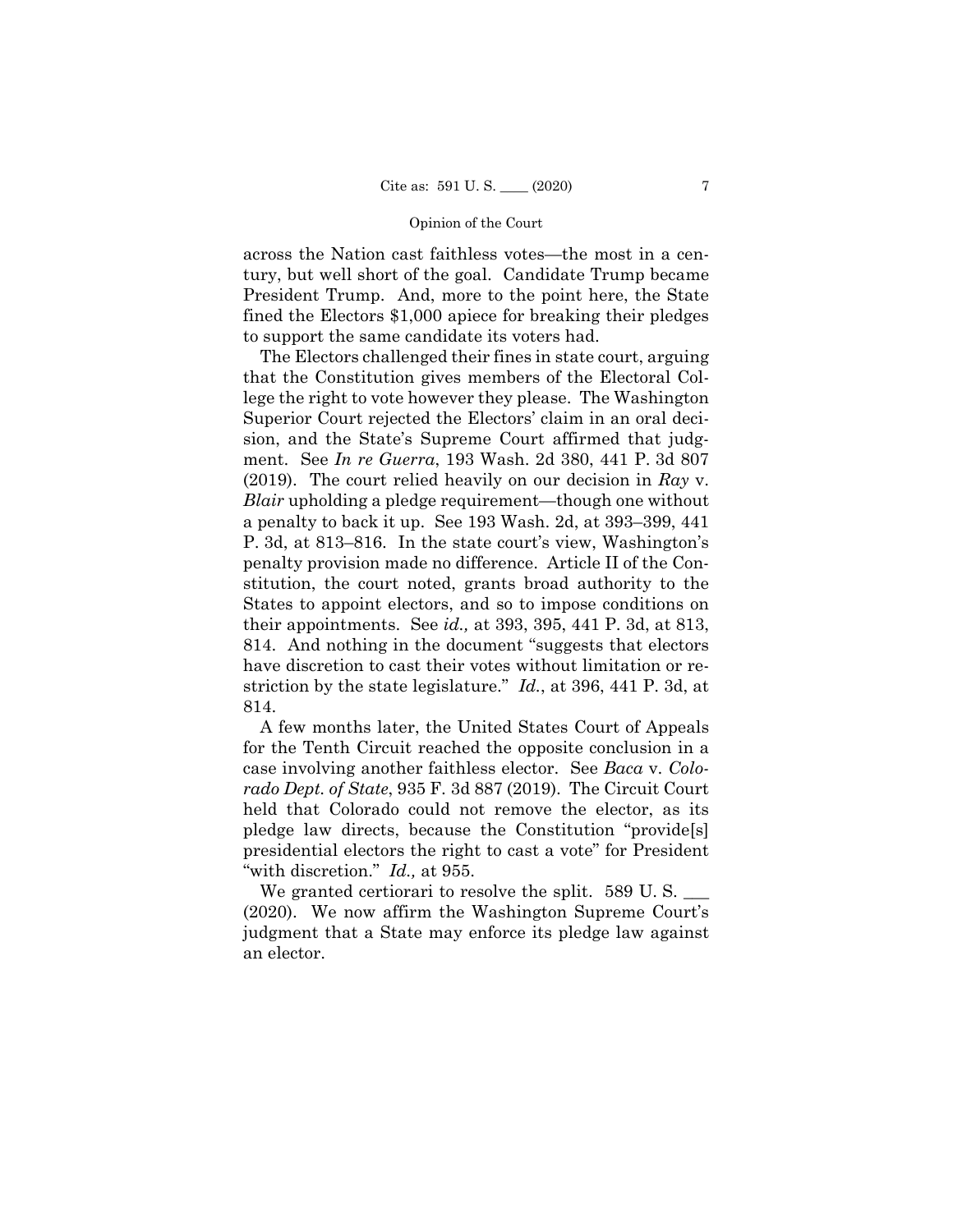#### II

As the state court recognized, this Court has considered elector pledge requirements before. Some seventy years ago Edmund Blair tried to become a presidential elector in Alabama. Like all States, Alabama lodged the authority to pick electors in the political parties fielding presidential candidates. And the Alabama Democratic Party required a pledge phrased much like Washington's today. No one could get on the party's slate of electors without agreeing to vote in the Electoral College for the Democratic presidential candidate. Blair challenged the pledge mandate. He argued that the "intention of the Founders was that [presidential] electors should exercise their judgment in voting." *Ray*, 343 U. S., at 225. The pledge requirement, he claimed, "interfere[d] with the performance of this constitutional duty to select [a president] according to the best judgment of the elector." *Ibid.* 

 date. *Ibid*. Nor did the Nation's history suggest such a bar. did not even put electors' names on a presidential ballot. Our decision in *Ray* rejected that challenge. "Neither the language of Art. II, §1, nor that of the Twelfth Amendment," we explained, prohibits a State from appointing only electors committed to vote for a party's presidential candi-To the contrary, "[h]istory teaches that the electors were expected to support the party nominees" as far back as the earliest contested presidential elections. *Id*., at 228. "[L]ongstanding practice" thus "weigh[ed] heavily" against Blair's claim. *Id*., at 228–230. And current voting procedures did too. The Court noted that by then many States See *id*., at 229. The whole system presupposed that the electors, because of either an "implied" or an "oral pledge," would vote for the candidate who had won the State's popular election. *Ibid*.

*Ray*, however, reserved a question not implicated in the case: Could a State enforce those pledges through legal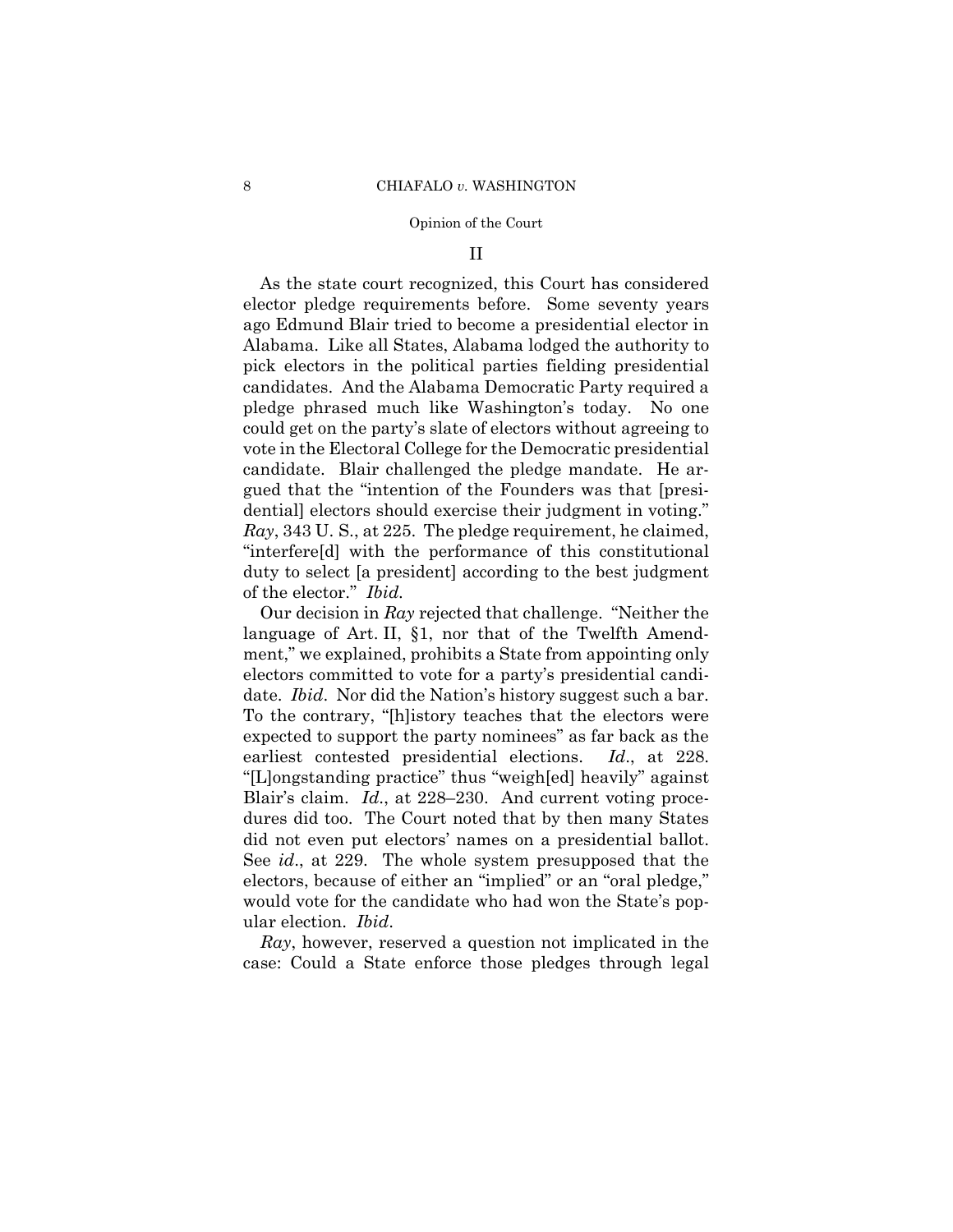sanctions? See *id*., at 230. Or would doing so violate an elector's "constitutional freedom" to "vote as he may choose" in the Electoral College? *Ibid*. Today, we take up that question. We uphold Washington's penalty-backed pledge law for reasons much like those given in *Ray*. The Constitution's text and the Nation's history both support allowing a State to enforce an elector's pledge to support his party's nominee—and the state voters' choice—for President.

## A

 other constitutional constraint.4 As noted earlier, each Article II, §1's appointments power gives the States farreaching authority over presidential electors, absent some State may appoint electors "in such Manner as the Legislature thereof may direct." Art. II, §1, cl. 2; see *supra*, at 2. This Court has described that clause as "conveying the broadest power of determination" over who becomes an elector. *McPherson* v. *Blacker*, 146 U. S. 1, 27 (1892).5 And the power to appoint an elector (in any manner) includes power to condition his appointment—that is, to say what the elector must do for the appointment to take effect. A State can require, for example, that an elector live in the State or qualify as a regular voter during the relevant time period. Or more substantively, a State can insist (as *Ray* allowed) that the elector pledge to cast his Electoral College

<sup>&</sup>lt;sup>4</sup> Checks on a State's power to appoint electors, or to impose conditions on an appointment, can theoretically come from anywhere in the Constitution. A State, for example, cannot select its electors in a way that violates the Equal Protection Clause. And if a State adopts a condition on its appointments that effectively imposes new requirements on presidential candidates, the condition may conflict with the Presidential Qualifications Clause, see Art. II, §1, cl. 5.<br><sup>5</sup>See also *U. S. Term Limits, Inc.* v. *Thornton*, 514 U. S. 779, 805 (1995)

<sup>(</sup>describing Article II, §1 as an "express delegation[] of power to the States"); but see *post*, at 2 (THOMAS, J., concurring in judgment) (continuing to press the view, taken in the *Thornton* dissent, that Article II, §1 grants the States no power at all).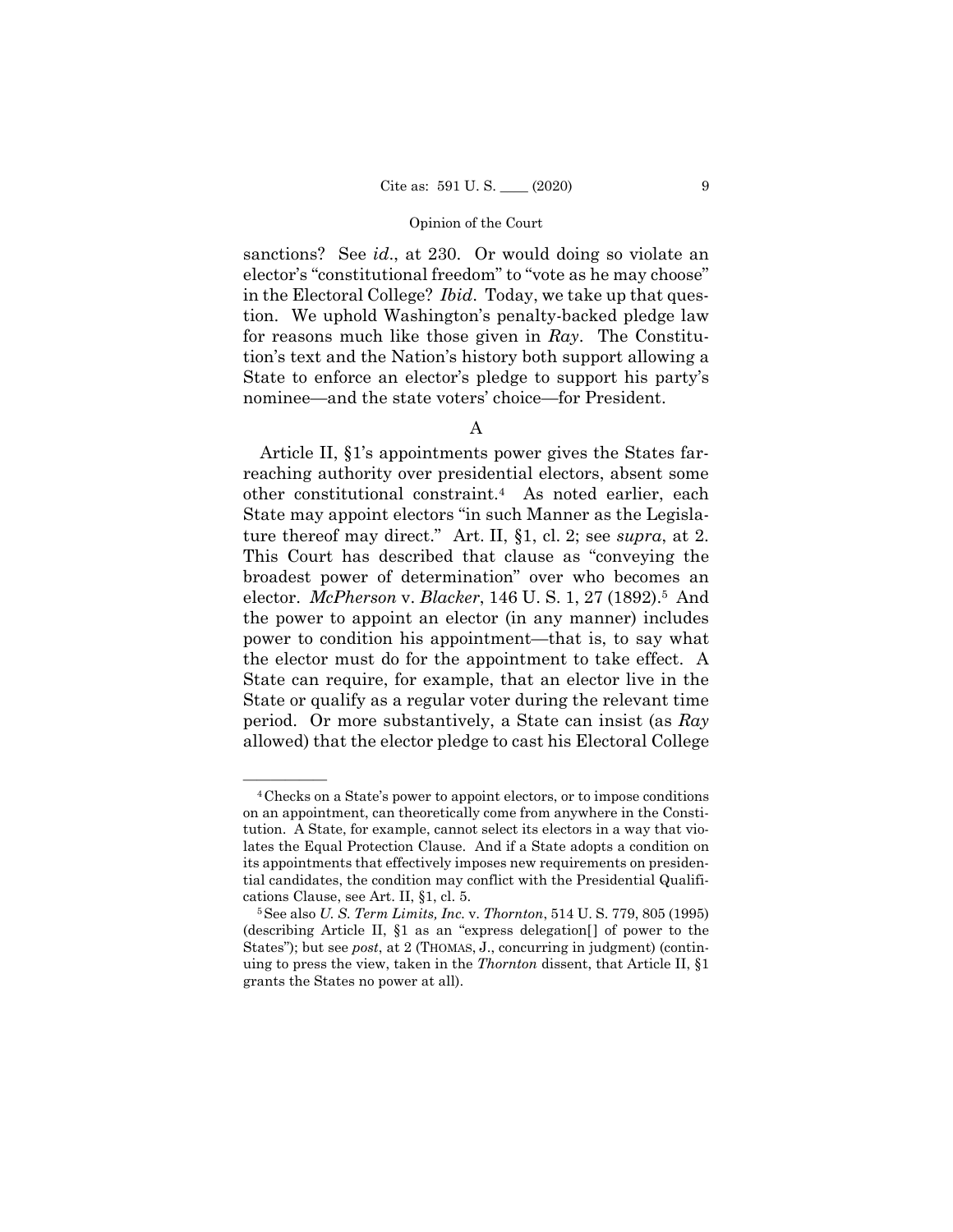ballot for his party's presidential nominee, thus tracking the State's popular vote. See *Ray*, 343 U. S., at 227 (A pledge requirement "is an exercise of the state's right to appoint electors in such manner" as it chooses). Or—so long as nothing else in the Constitution poses an obstacle—a State can add, as Washington did, an associated condition of appointment: It can demand that the elector actually live up to his pledge, on pain of penalty. Which is to say that the State's appointment power, barring some outside constraint, enables the enforcement of a pledge like Washington's.6

And nothing in the Constitution expressly prohibits States from taking away presidential electors' voting discretion as Washington does. The Constitution is barebones about electors. Article II includes only the instruction to each State to appoint, in whatever way it likes, as many electors as it has Senators and Representatives (except that the State may not appoint members of the Federal Government). The Twelfth Amendment then tells electors to meet in their States, to vote for President and Vice President separately, and to transmit lists of all their votes to the President of the United States Senate for counting. Appointments and procedures and . . . that is all. See *id.*, at 225.

The Framers could have done it differently; other constitutional drafters of their time did. In the founding era, two

 ${}^6$ The concurring opinion would have us make fine distinctions among state laws punishing faithless voting—treating some as conditions of appointment and others not, depending on small semantic differences. See *post,* at 6–9 (distinguishing, for example, between Oklahoma's law fining an elector for violating his oath (to vote for his party's candidate) and Washington's law fining an elector for not voting for his party's candidate (whom he took an oath to support)). The Electors themselves raised no such argument, and they were right not to do so. No matter the precise phrasing, a law penalizing faithless voting (like a law merely barring that practice) is an exercise of the State's power to impose conditions on the appointment of electors. See *Ray* v. *Blair*, 343 U. S. 154, 227 (1952).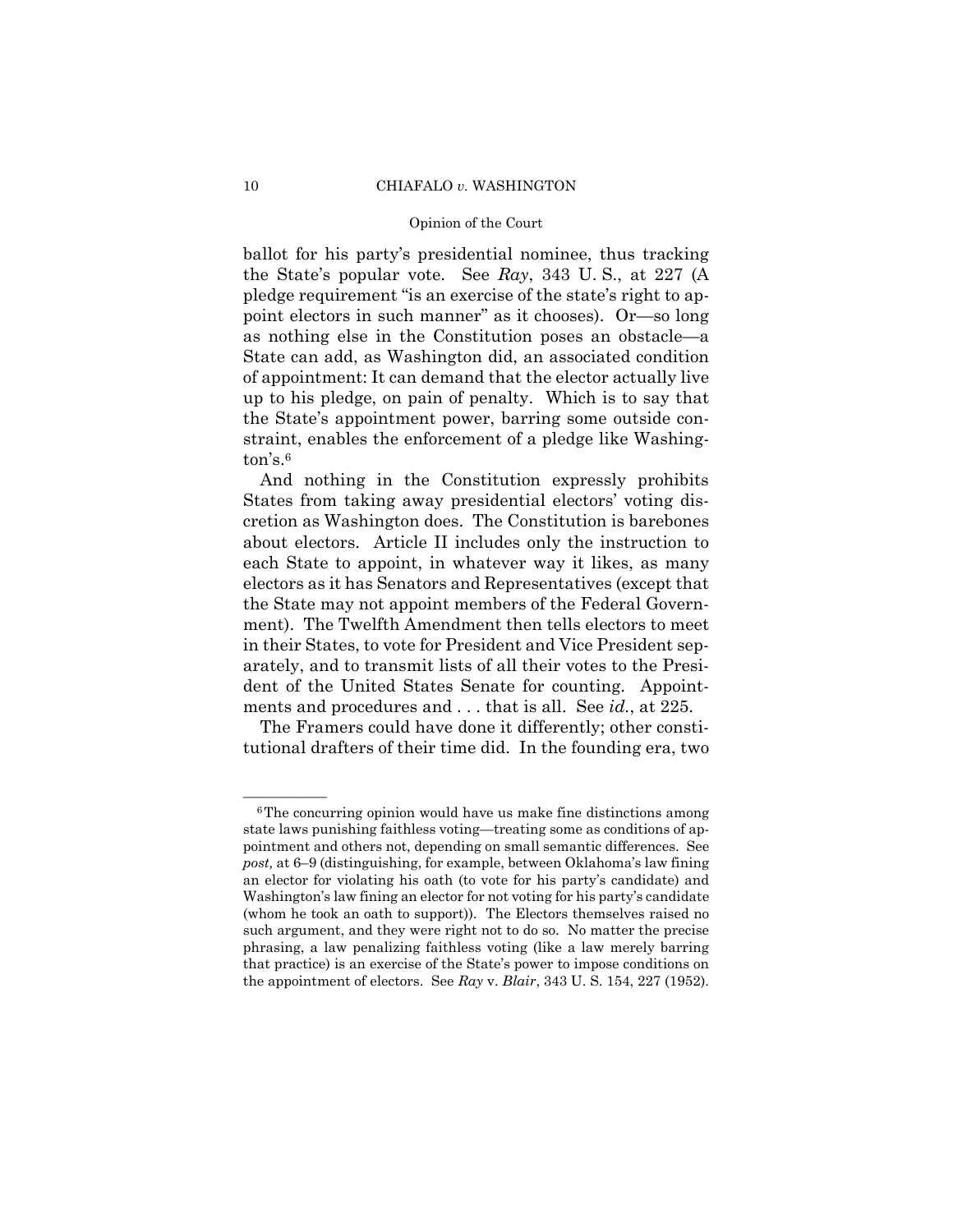States—Maryland and Kentucky—used electoral bodies selected by voters to choose state senators (and in Kentucky's case, the Governor too). The Constitutions of both States, Maryland's drafted just before and Kentucky's just after the U. S. Constitution, incorporated language that would have made this case look quite different. Both state Constitutions required all electors to take an oath "to elect without favour, affection, partiality, or prejudice, such persons for Senators, as they, in their judgment and conscience, believe best qualified for the office." Md. Declaration of Rights, Art. XVIII (1776); see Ky. Const., Art. I, §14 (1792) (using identical language except adding "[and] for Governor"). The emphasis on independent "judgment and conscience" called for the exercise of elector discretion. But although the Framers knew of Maryland's Constitution, no language of that kind made it into the document they drafted. See 1 Farrand 218, 289 (showing that Madison and Hamilton referred to the Maryland system at the Convention).

The Electors argue that three simple words stand in for more explicit language about discretion. Article II, §1 first names the members of the Electoral College: "electors." The Twelfth Amendment then says that electors shall "vote" and that they shall do so by "ballot." The "plain meaning" of those terms, the Electors say, requires electors to have "freedom of choice." Brief for Petitioners 29, 31. If the States could control their votes, "the electors would not be 'Electors,' and their 'vote by Ballot' would not be a 'vote.'" *Id*., at 31.

But those words need not always connote independent choice. Suppose a person always votes in the way his spouse, or pastor, or union tells him to. We might question his judgment, but we would have no problem saying that he "votes" or fills in a "ballot." In those cases, the choice is in someone else's hands, but the words still apply because they can signify a mechanical act. Or similarly, suppose in a sys-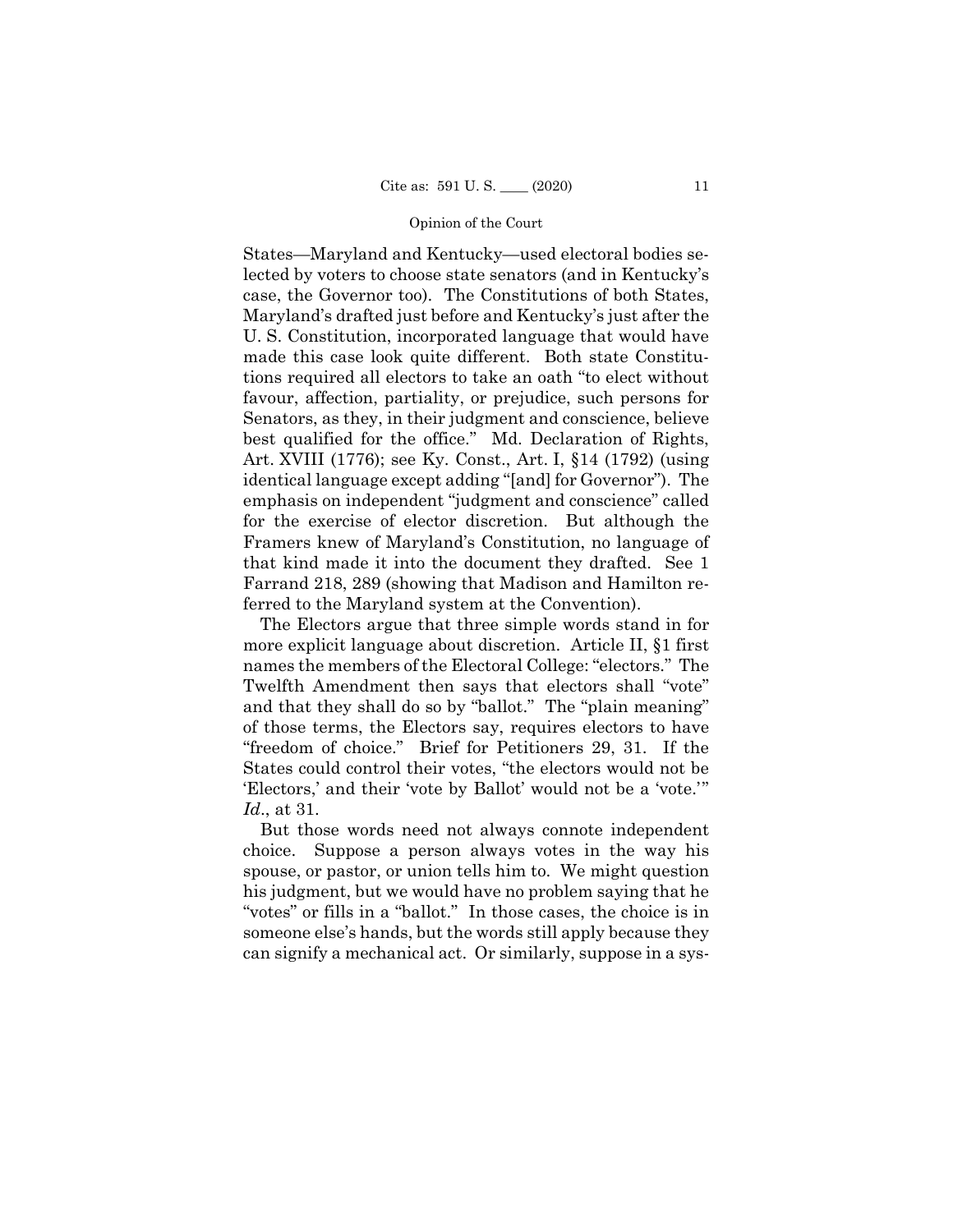tem allowing proxy voting (a common practice in the founding era), the proxy acts on clear instructions from the principal, with no freedom of choice. Still, we might well say that he cast a "ballot" or "voted," though the preference registered was not his own. For that matter, some elections give the voter no real choice because there is only one name on a ballot (consider an old Soviet election, or even a downballot race in this country). Yet if the person in the voting booth goes through the motions, we consider him to have voted. The point of all these examples is to show that although voting and discretion are usually combined, voting is still voting when discretion departs. Maybe most telling, switch from hypotheticals to the members of the Electoral College. For centuries now, as we'll later show, almost all have considered themselves bound to vote for their party's (and the state voters') preference. See *infra*, at 13–17. Yet there is no better description for what they do in the Electoral College than "vote" by "ballot." And all these years later, everyone still calls them "electors"—and not wrongly, because even though they vote without discretion, they do indeed elect a President.

The Electors and their *amici* object that the Framers using those words expected the Electors' votes to reflect their own judgments. See Brief for Petitioners 18–19; Brief for Independence Institute as *Amicus Curiae* 11–15. Hamilton praised the Constitution for entrusting the Presidency to "men most capable of analyzing the qualities" needed for the office, who would make their choices "under circumstances favorable to deliberation." The Federalist No. 68, p. 410 (C. Rossiter ed. 1961). So too, John Jay predicted that the Electoral College would "be composed of the most enlightened and respectable citizens," whose choices would reflect "discretion and discernment." *Id.*, No. 64, at 389.

But even assuming other Framers shared that outlook, it would not be enough. Whether by choice or accident, the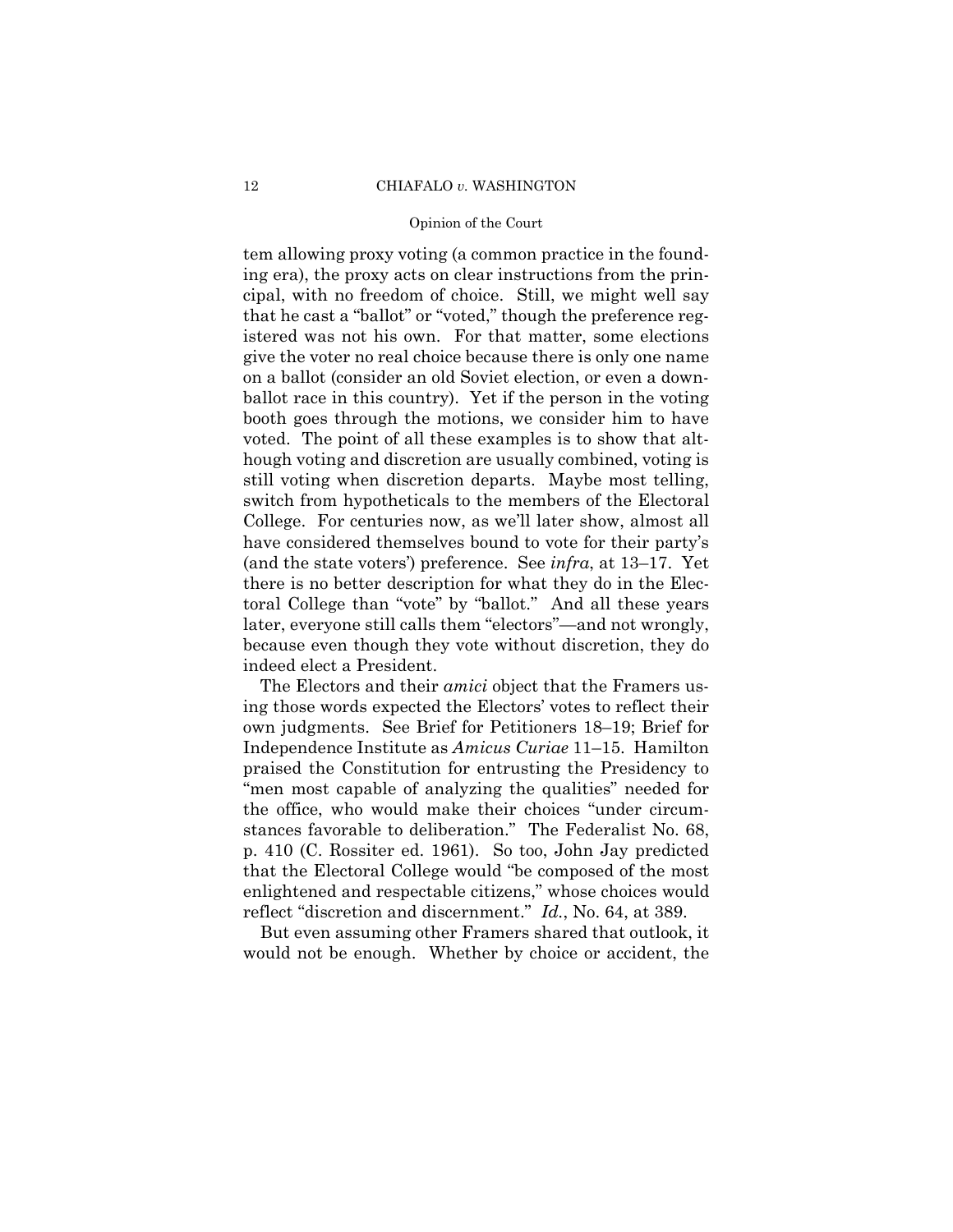Framers did not reduce their thoughts about electors' discretion to the printed page. All that they put down about the electors was what we have said: that the States would appoint them, and that they would meet and cast ballots to send to the Capitol. Those sparse instructions took no position on how independent from—or how faithful to—party and popular preferences the electors' votes should be. On that score, the Constitution left much to the future. And the future did not take long in coming. Almost immediately, presidential electors became trusty transmitters of other people's decisions.

B

"Long settled and established practice" may have "great weight in a proper interpretation of constitutional provisions." *The Pocket Veto Case*, 279 U. S. 655, 689 (1929). As James Madison wrote, "a regular course of practice" can "liquidate & settle the meaning of" disputed or indeterminate "terms & phrases." Letter to S. Roane (Sept. 2, 1819), in 8 Writings of James Madison 450 (G. Hunt ed. 1908); see The Federalist No. 37, at 225. The Electors make an appeal to that kind of practice in asserting their right to independence. But "our whole experience as a Nation" points in the opposite direction. *NLRB* v. *Noel Canning*, 573 U. S. 513, 557 (2014) (internal quotation marks omitted). Electors have only rarely exercised discretion in casting their ballots for President. From the first, States sent them to the Electoral College—as today Washington does—to vote for preselected candidates, rather than to use their own judgment. And electors (or at any rate, almost all of them) rapidly settled into that non-discretionary role. See *Ray*, 343 U. S., at 228–229.

Begin at the beginning—with the Nation's first contested election in 1796. Would-be electors declared themselves for one or the other party's presidential candidate. (Recall that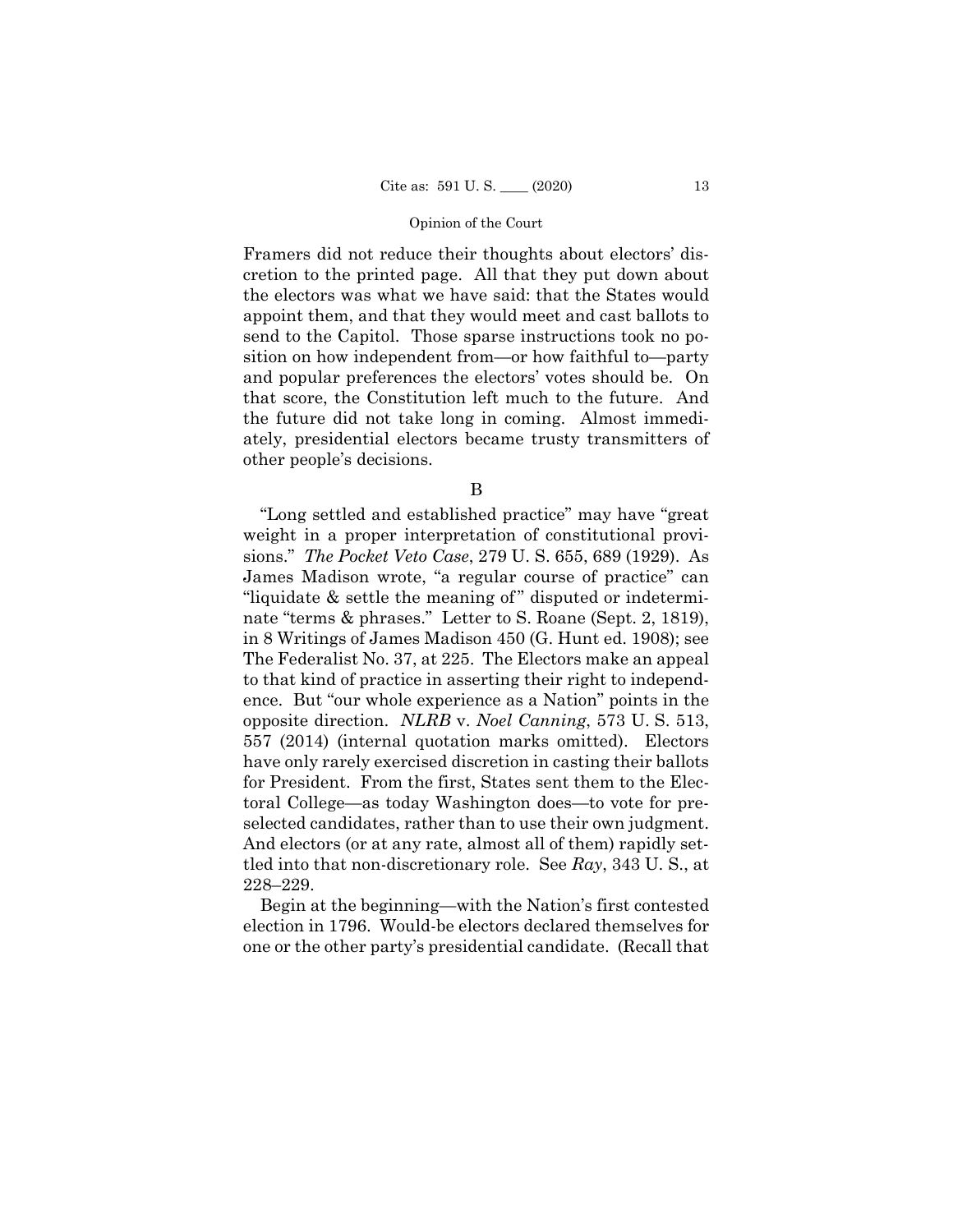in this election Adams led the Federalists against Jefferson's Republicans. See *supra*, at 3.) In some States, legislatures chose the electors; in others, ordinary voters did. But in either case, the elector's declaration of support for a candidate—essentially a pledge—was what mattered. Or said differently, the selectors of an elector knew just what they were getting—not someone who would deliberate in good Hamiltonian fashion, but someone who would vote for their party's candidate. "[T]he presidential electors," one historian writes, "were understood to be instruments for expressing the will of those who selected them, not independent agents authorized to exercise their own judgment." Whittington, Originalism, Constitutional Construction, and the Problem of Faithless Electors, 59 Ariz. L. Rev. 903, 911 (2017). And when the time came to vote in the Electoral College, all but one elector did what everyone expected, faithfully representing their selectors' choice of presidential candidate.7

The Twelfth Amendment embraced this new reality both acknowledging and facilitating the Electoral College's emergence as a mechanism not for deliberation but for party-line voting. Remember that the Amendment grew out of a pair of fiascos—the election of two then-bitter rivals

<sup>&</sup>lt;sup>7</sup>The reaction to even that single elector goes to prove the point that the system was non-discretionary. In the 1796 election, Pennsylvania held a statewide vote for electors under a winner-take-all rule (as all but two States have today). The people voted narrowly for the slate of electors supporting Jefferson. But Federalist chicanery led to the Governor's inclusion of two Federalist electors in the State's delegation to the Electoral College. One of them, Samuel Miles, agreed to cast his vote for Jefferson, in line with the winner-take-all expectation on which the race had been run. If he thought other Federalists would forgive him for acting with honor, he was wrong. An irate voter reacted: "[W]hen I voted for the [Federalist] ticket, I voted for John Adams. . . . What! do I chuse Samuel Miles to determine for me whether John Adams or Thomas Jefferson is the fittest man for President of the United States? No—I chuse him to *act*, not to *think*." See Gazette of the United States, Dec. 15, 1796, p. 3, col. 1 (emphasis in original).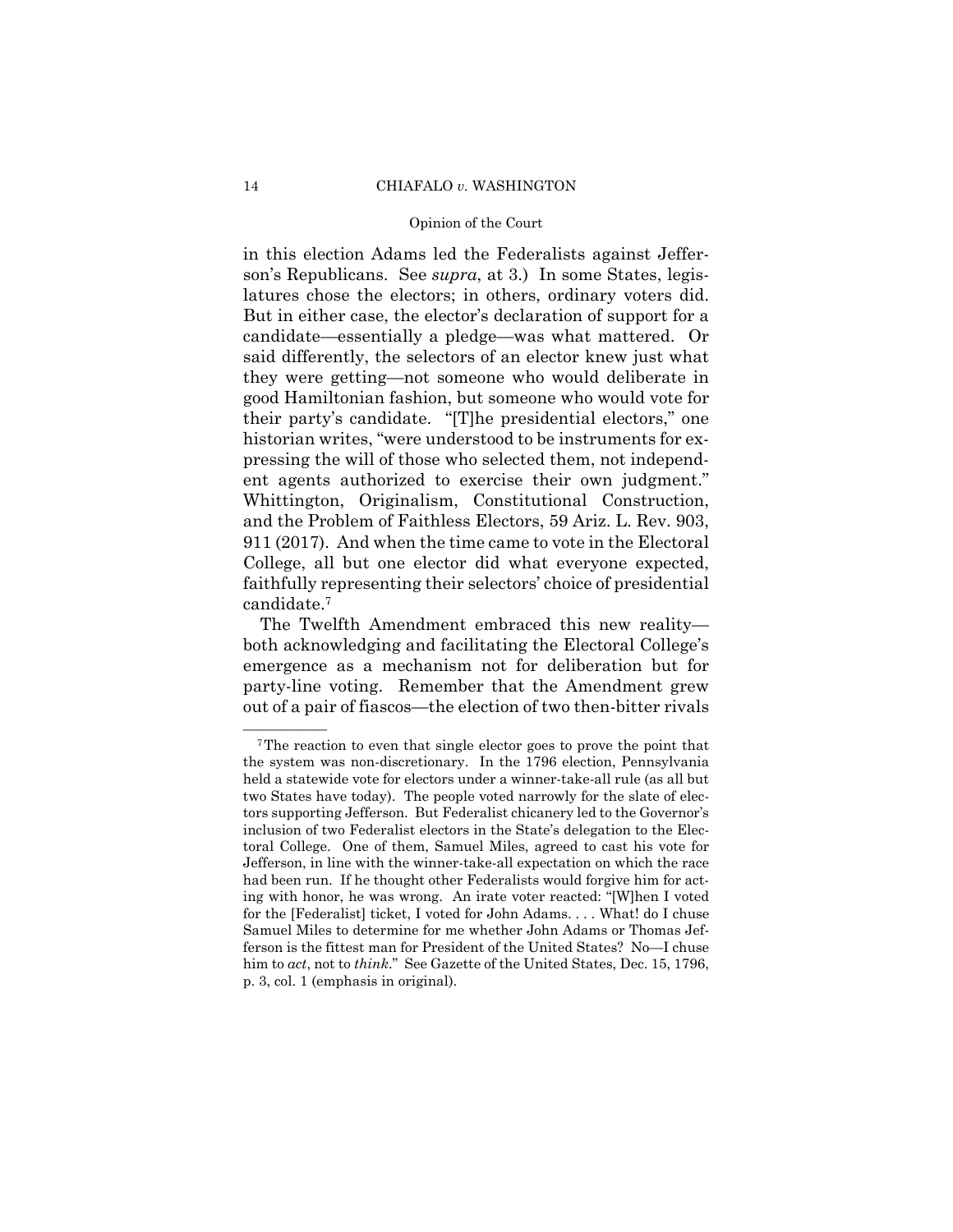as President and Vice President, and the tie vote that threw the next election into the House. See *supra*, at 3. Both had occurred because the Constitution's original voting procedures gave electors two votes for President, rather than one apiece for President and Vice President. Without the capacity to vote a party ticket for the two offices, the electors had foundered, and could do so again. If the predominant party's electors used both their votes on their party's two candidates, they would create a tie (see 1800). If they intentionally cast fewer votes for the intended vice president, they risked the opposite party's presidential candidate sneaking into the second position (see 1796). By allowing the electors to vote separately for the two offices, the Twelfth Amendment made party-line voting safe. The Amendment thus advanced, rather than resisted, the practice that had arisen in the Nation's first elections. An elector would promise to legislators or citizens to vote for their party's presidential and vice presidential candidates—and then follow through on that commitment. Or as the Court wrote in *Ray*, the new procedure allowed an elector to "vote the regular party ticket" and thereby "carry out the desires of the people" who had sent him to the Electoral College. *Ray*, 343 U. S., at 224, n. 11. No independent electors need apply.

Courts and commentators throughout the 19th century recognized the electors as merely acting on other people's preferences. Justice Story wrote that "the electors are now chosen wholly with reference to particular candidates," having either "silently" or "publicly pledge[d]" how they will vote. 3 Commentaries on the Constitution of the United States §1457, p. 321 (1833). "[N]othing is left to the electors," he continued, "but to register [their] votes, which are already pledged." *Id.,* at 321–322. Indeed, any "exercise of an independent judgment would be treated[ ] as a political usurpation, dishonourable to the individual, and a fraud upon his constituents." *Id.,* at 322. Similarly, William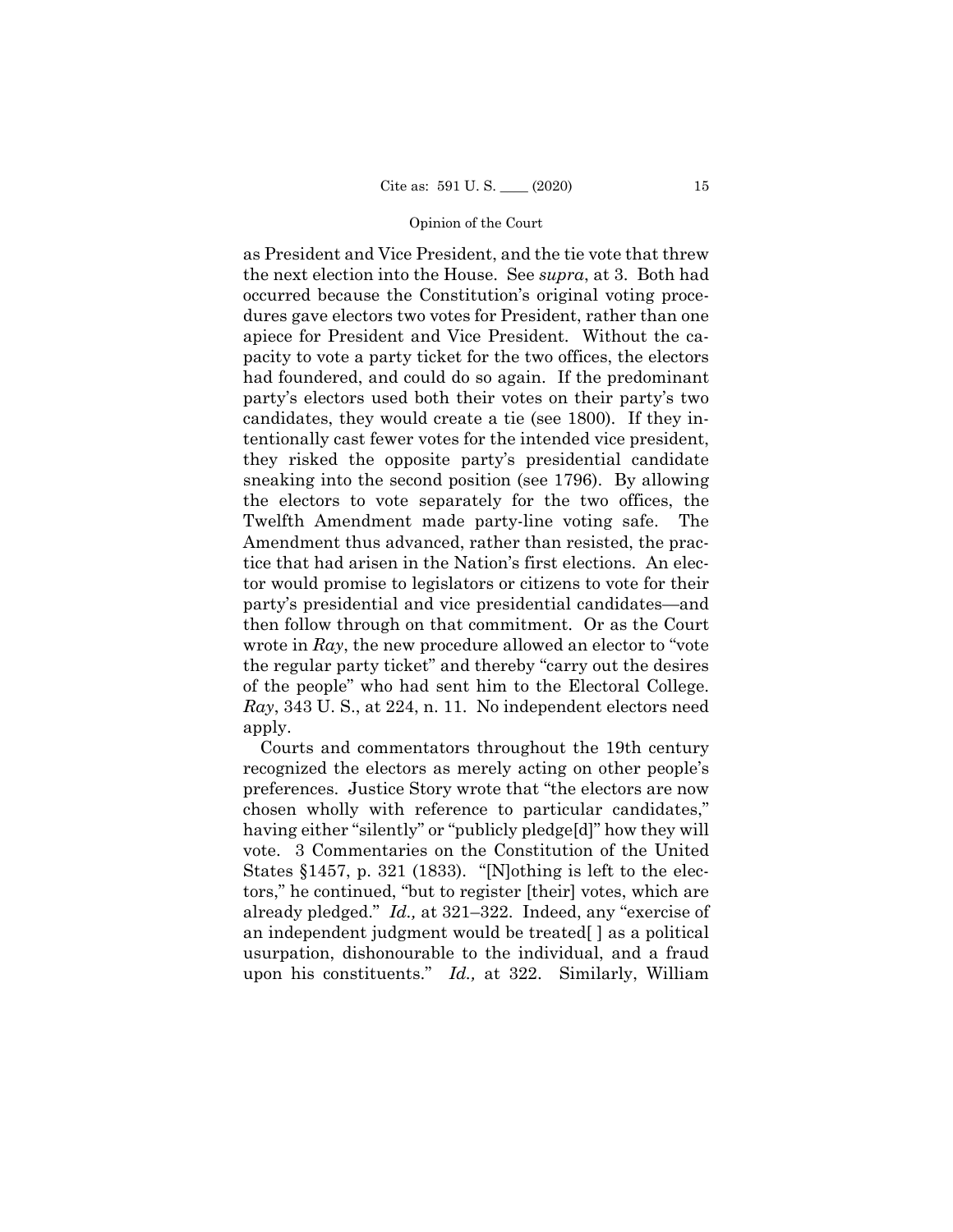#### 16 CHIAFALO *v.* WASHINGTON

#### Opinion of the Court

Rawle explained how the Electoral College functioned: "[T]he electors do not assemble in their several states for a free exercise of their own judgments, but for the purpose of electing" the nominee of "the predominant political party which has chosen those electors." A View of the Constitution of the United States of America 57 (2d ed. 1829). Looking back at the close of the century, this Court had no doubt that Story's and Rawle's descriptions were right. The electors, the Court noted, were chosen "simply to register the will of the appointing power in respect of a particular candidate." *McPherson*, 146 U. S., at 36.

State election laws evolved to reinforce that development, ensuring that a State's electors would vote the same way as its citizens. As noted earlier, state legislatures early dropped out of the picture; by the mid-1800s, ordinary voters chose electors. See *supra*, at 4. Except that increasingly, they did not do so directly. States listed only presidential candidates on the ballot, on the understanding that electors would do no more than vote for the winner. Usually, the State could ensure that result by appointing electors chosen by the winner's party. But to remove any doubt, States began in the early 1900s to enact statutes requiring electors to pledge that they would squelch any urge to break ranks with voters. See *supra,* at 5. Washington's law, penalizing a pledge's breach, is only another in the same vein. It reflects a tradition more than two centuries old. In that practice, electors are not free agents; they are to vote for the candidate whom the State's voters have chosen.

The history going the opposite way is one of anomalies only. The Electors stress that since the founding, electors have cast some 180 faithless votes for either President or Vice President. See Brief for Petitioners 7. But that is 180 out of over 23,000. See Brief for Republican National Committee as *Amicus Curiae* 19. And more than a third of the faithless votes come from 1872, when the Democratic Party's nominee (Horace Greeley) died just after Election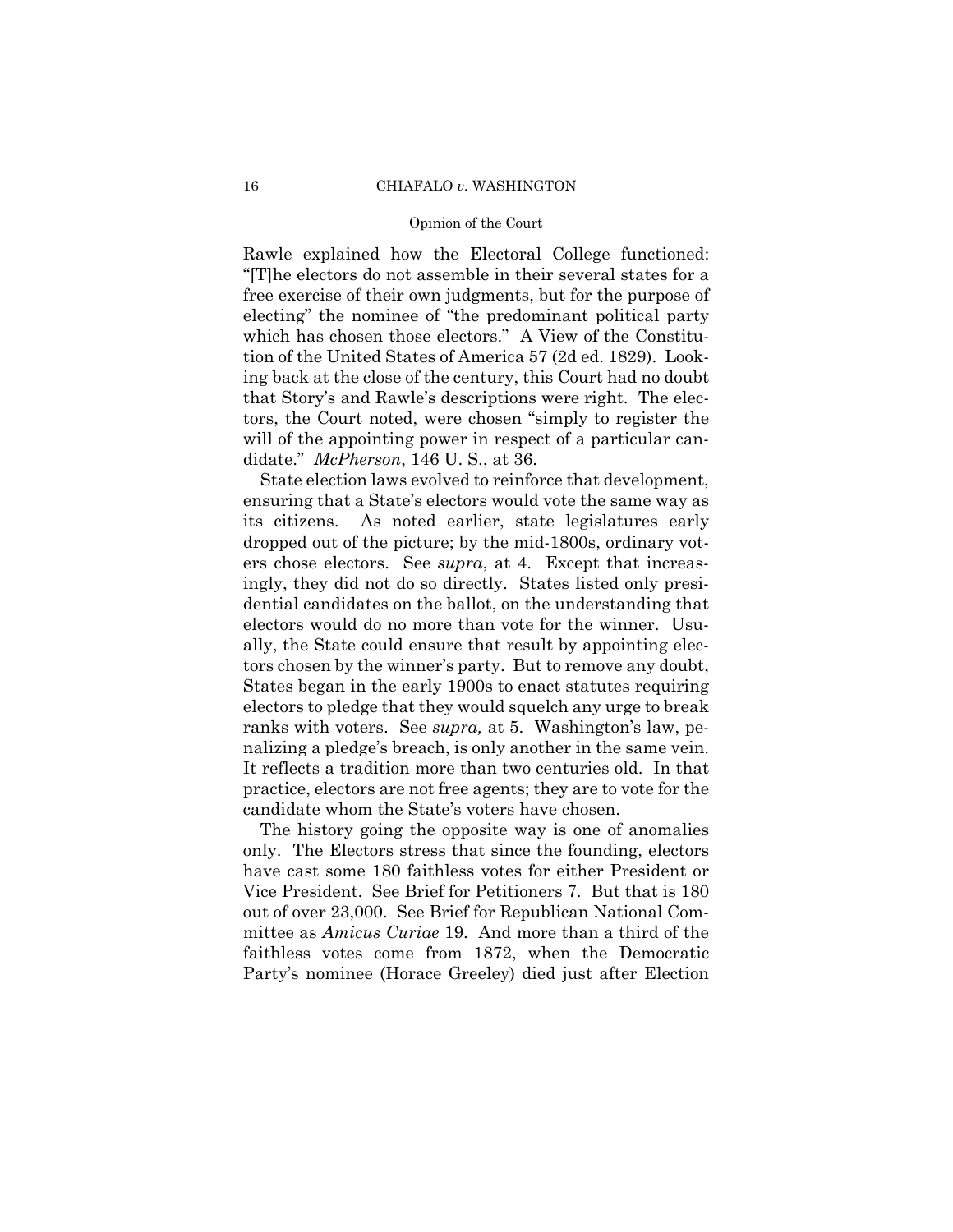Day.8 Putting those aside, faithless votes represent just one-half of one percent of the total. Still, the Electors counter, Congress has counted all those votes. See Brief for Petitioners 46. But because faithless votes have never come close to affecting an outcome, only one has ever been challenged. True enough, that one was counted. But the Electors cannot rest a claim of historical tradition on one counted vote in over 200 years. And anyway, the State appointing that elector had no law requiring a pledge or otherwise barring his use of discretion. Congress's deference to a state decision to tolerate a faithless vote is no ground for rejecting a state decision to penalize one.

III

The Electors' constitutional claim has neither text nor history on its side. Article II and the Twelfth Amendment give States broad power over electors, and give electors themselves no rights. Early in our history, States decided to tie electors to the presidential choices of others, whether legislatures or citizens. Except that legislatures no longer play a role, that practice has continued for more than 200 years. Among the devices States have long used to achieve their object are pledge laws, designed to impress on electors their role as agents of others. A State follows in the same tradition if, like Washington, it chooses to sanction an elector for breaching his promise. Then too, the State instructs

<sup>&</sup>lt;sup>8</sup>The Electors contend that elector discretion is needed to deal with the possibility that a future presidential candidate will die between Election Day and the Electoral College vote. See Reply Brief 20–22. We do not dismiss how much turmoil such an event could cause. In recognition of that fact, some States have drafted their pledge laws to give electors voting discretion when their candidate has died. See, *e.g.,* Cal. Elec. Code Ann. §6906; Ind. Code §3–10–4–1.7. And we suspect that in such a case, States without a specific provision would also release electors from their pledge. Still, we note that because the situation is not before us, nothing in this opinion should be taken to permit the States to bind electors to a deceased candidate.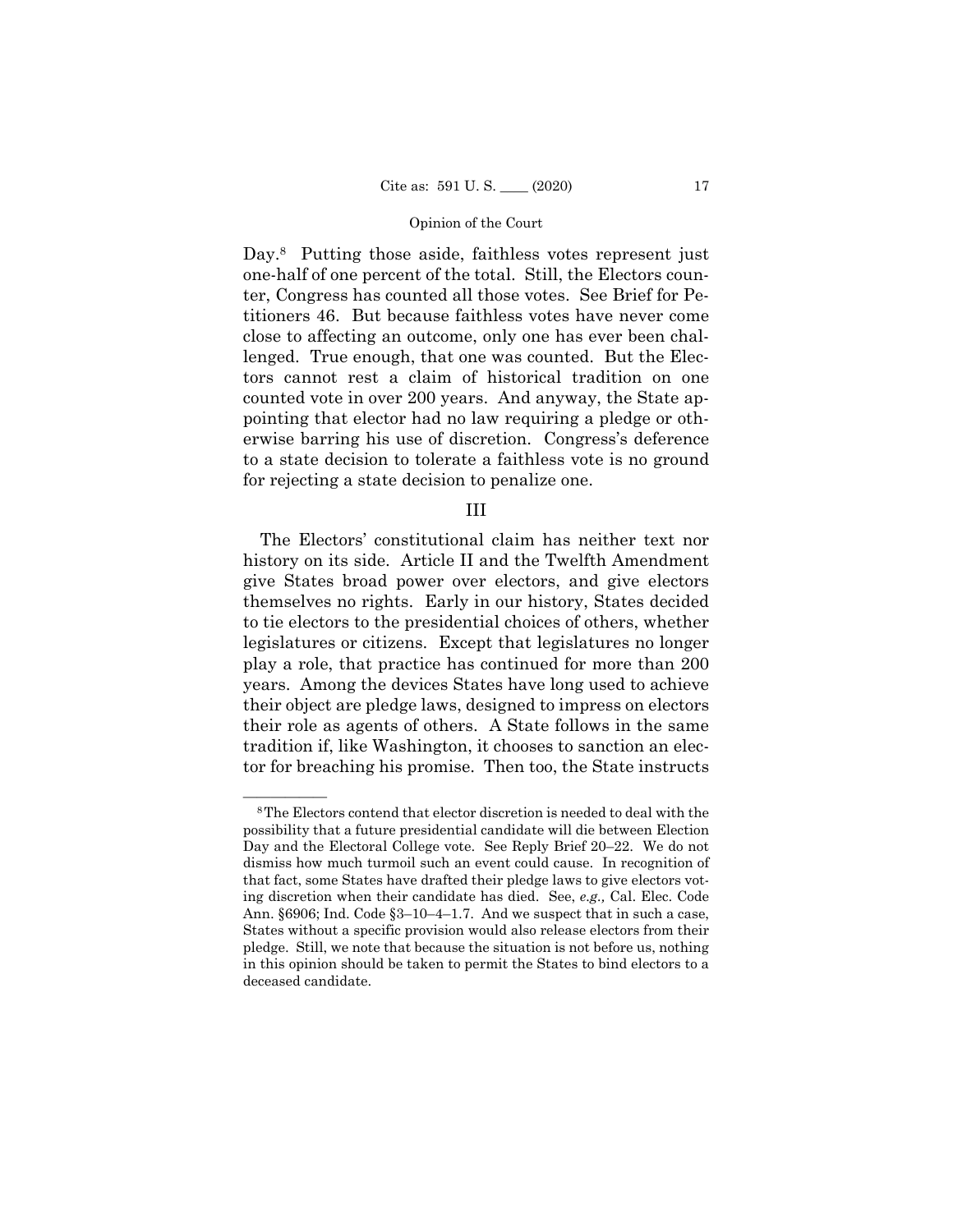## 18 CHIAFALO *v.* WASHINGTON

## Opinion of the Court

its electors that they have no ground for reversing the vote of millions of its citizens. That direction accords with the Constitution—as well as with the trust of a Nation that here, We the People rule.

The judgment of the Supreme Court of Washington is

*Affirmed.*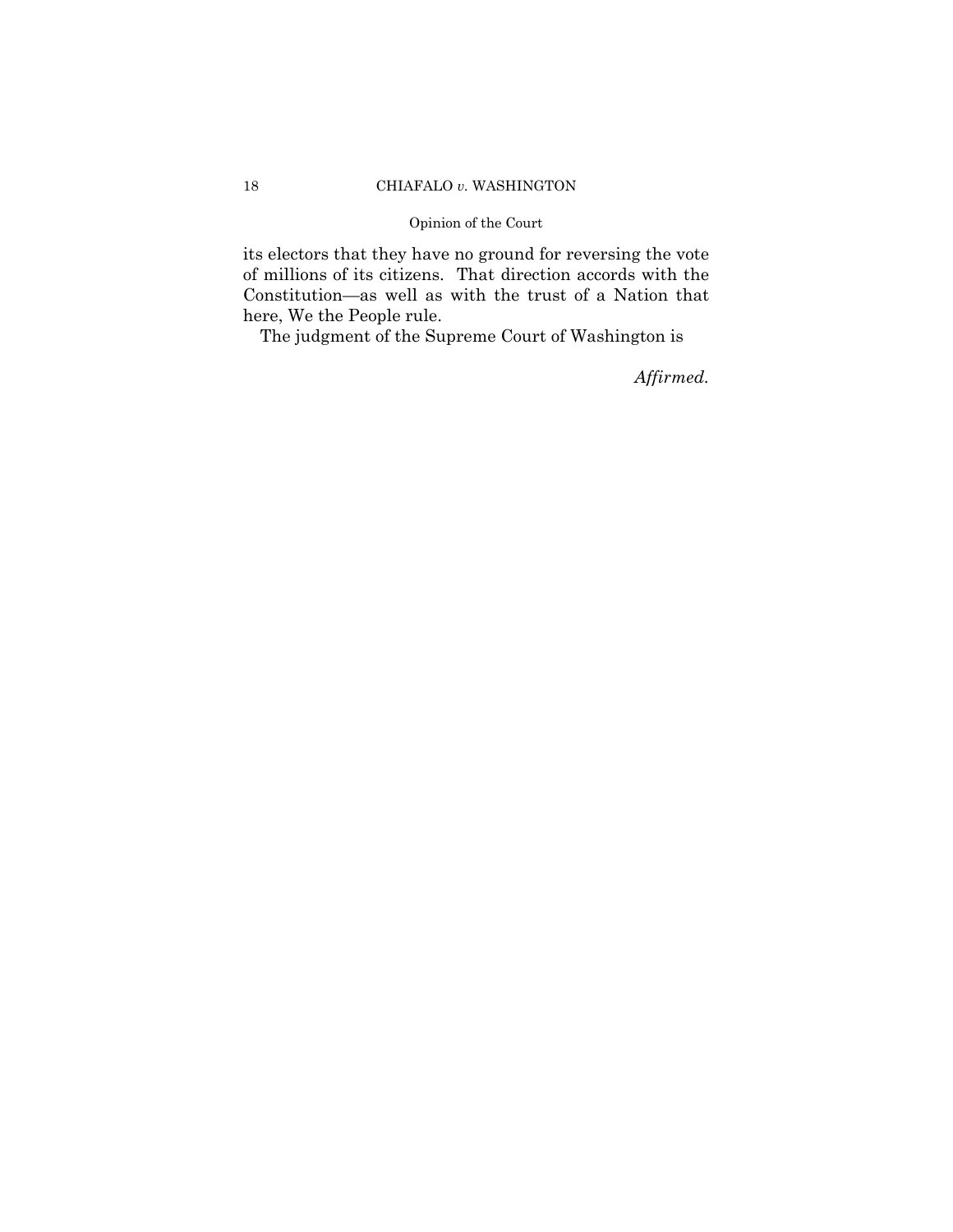THOMAS, J., concurring THOMAS, J., concurring in judgment

## $\frac{1}{2}$  , where  $\frac{1}{2}$ **SUPREME COURT OF THE UNITED STATES**

#### $\frac{1}{2}$  ,  $\frac{1}{2}$  ,  $\frac{1}{2}$  ,  $\frac{1}{2}$  ,  $\frac{1}{2}$  ,  $\frac{1}{2}$ No. 19–465

## AND ESTHER VIRGINIA JOHN, PETITIONERS PETER B. CHIAFALO, LEVI JENNET GUERRA, *v.* WASHINGTON

### ON WRIT OF CERTIORARI TO THE SUPREME COURT OF WASHINGTON

#### [July 6, 2020]

 JUSTICE THOMAS, with whom JUSTICE GORSUCH joins as to Part II, concurring in the judgment.

The Court correctly determines that States have the power to require Presidential electors to vote for the candidate chosen by the people of the State. I disagree, however, with its attempt to base that power on Article II. In my view, the Constitution is silent on States' authority to bind electors in voting. I would resolve this case by simply recognizing that "[a]ll powers that the Constitution neither delegates to the Federal Government nor prohibits to the States are controlled by the people of each State." *U. S. Term Limits*, *Inc.* v. *Thornton*, 514 U. S. 779, 848 (1995) (THOMAS, J., dissenting).

> I A

The Constitution does not address—expressly or by necessary implication—whether States have the power to require that Presidential electors vote for the candidates chosen by the people. Article II, §1, and the Twelfth Amendment provide for the election of the President through a body of electors. But neither speaks directly to a State's power over elector voting.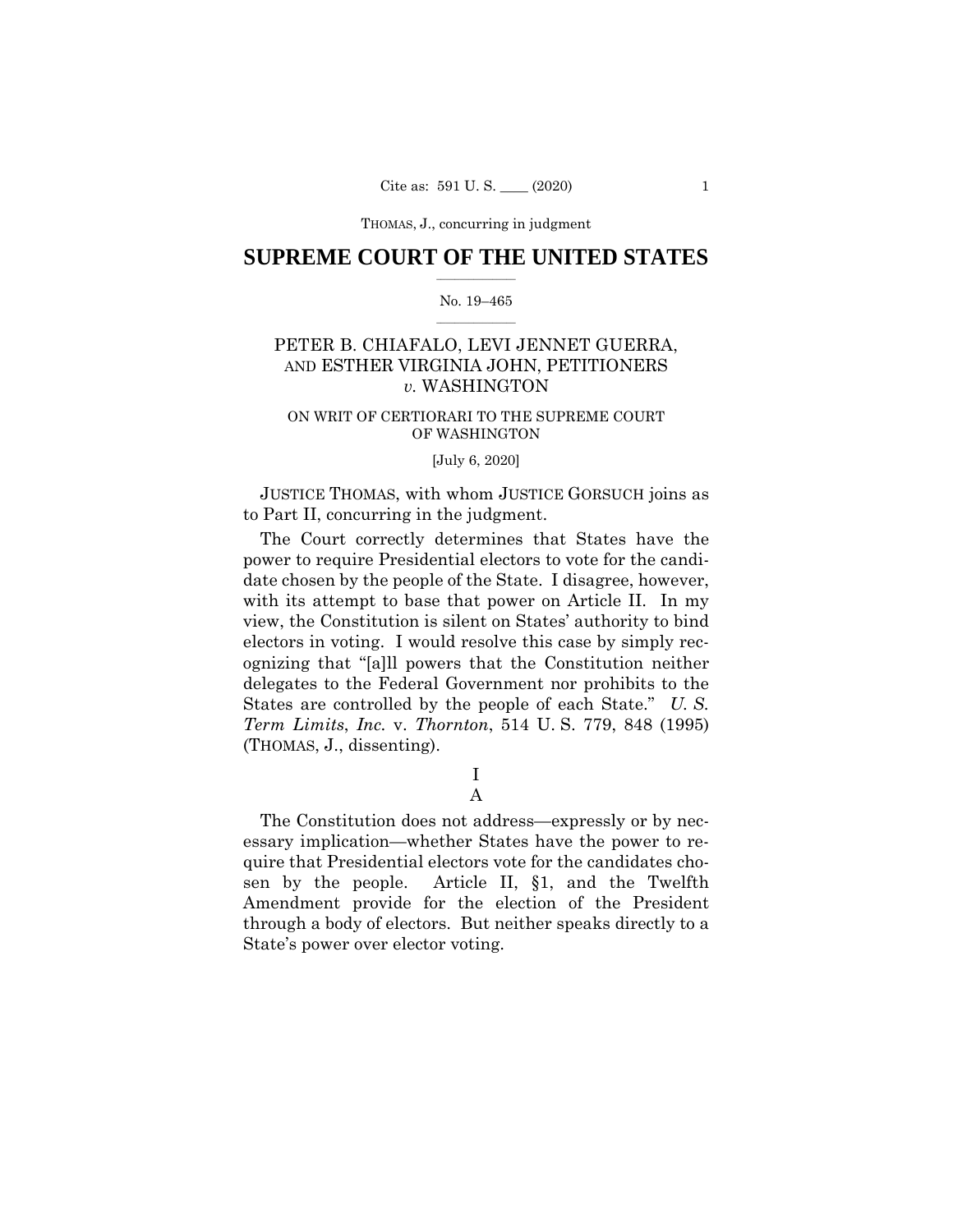The only provision in the Constitution that arguably addresses a State's power over Presidential electors is Clause 2 of Article II, §1. That Clause provides, in relevant part, that "[e]ach State shall appoint, in such Manner as the Legislature thereof may direct, a Number of Electors." As I have previously explained, this language "imposes an affirmative obligation on the States" to establish the manner for appointing electors. *U. S. Term Limits*, 514 U. S., at 864 (dissenting opinion). By using the term "shall," "the Clause expressly requires action by the States." *Id.*, at 862 (internal quotation marks omitted); see also *Maine Community Health Options* v. *United States*, 590 U. S. \_\_\_, \_\_\_ (2020) (slip op., at 12) ("The first sign that the statute imposed an obligation is its mandatory language: 'shall'"); *Lexecon Inc.*  v. *Milberg Weiss Bershad Hynes & Lerach*, 523 U. S. 26, 35 (1998) (recognizing that "'shall' [n]ormally creates an obligation"). This obligation to provide the manner of appointing electors does not expressly delegate power to States; it simply imposes an affirmative duty. See *U. S. Term Limits*, *supra*, at 862–863 (THOMAS, J., dissenting).

## B

In a somewhat cursory analysis, the Court concludes that the States' duty to appoint electors "in such Manner as the Legislature thereof may direct," Art. II, §1, cl. 2, provides an express grant of "power to appoint an elector." *Ante,* at 9. As explained above, this interpretation erroneously conflates the imposition of a duty with the granting of a power. But even setting that issue aside, I cannot agree with the Court's analysis. The Court appears to misinterpret Article II, §1, by overreading its language as authorizing the broad power to impose and enforce substantive conditions on appointment. The Court then misconstrues the State of Washington's law as enforcing a condition of appointment.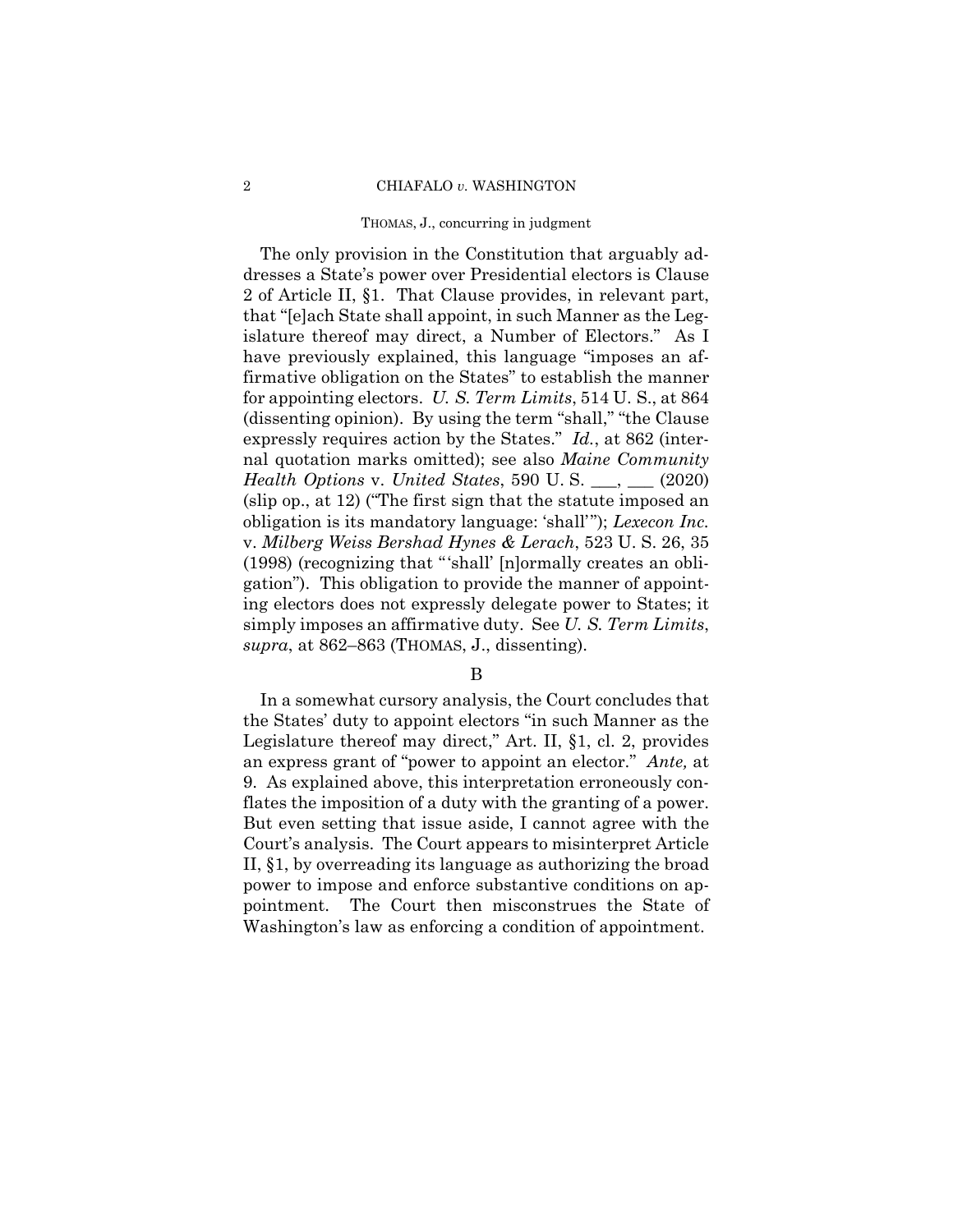1

The Court's conclusion that the text of Article II, §1, expressly grants States the power to impose substantive conditions or qualifications on electors is highly questionable. Its interpretation appears to strain the plain meaning of the text, ignore historical evidence, and give the term "Manner" different meanings in parallel provisions of Article I and Article II.

First, the Court's attempt to root its analysis in Article II, §1, seems to stretch the plain meaning of the Constitution's text. Article II, §1, provides that States shall appoint electors "in such Manner as the Legislature thereof may direct." At the time of the founding, the term "manner" referred to a "[f]orm" or "method." 1 S. Johnson, A Dictionary of the English Language (6th ed. 1785); see also 1 J. Ash, The New and Complete Dictionary of the English Language (2d ed. 1795). These definitions suggest that Article II requires state legislatures merely to set the approach for selecting Presidential electors, not to impose substantive limitations on whom may become an elector. And determining the "Manner" of appointment certainly does not include the power to impose requirements as to how the electors vote *after they are appointed*, which is what the Washington law addresses. See *infra*, at 8–9.

 146 U. S. 1, 28 (1892). Alexander Hamilton, however, pre-Historical evidence from the founding also suggests that the "Manner" of appointment refers to the method for selecting electors, rather than the substantive limitations placed on the position. At the Convention, the Framers debated whether Presidential electors should be selected by the state legislatures or by other electors chosen by the voters of each State. Oliver Ellsworth and Luther Martin, for example, thought the President should be chosen by electors selected by state legislatures. *McPherson* v. *Blacker*, ferred a system in which the President would be chosen "by electors chosen by electors chosen by the people." *Ibid.* The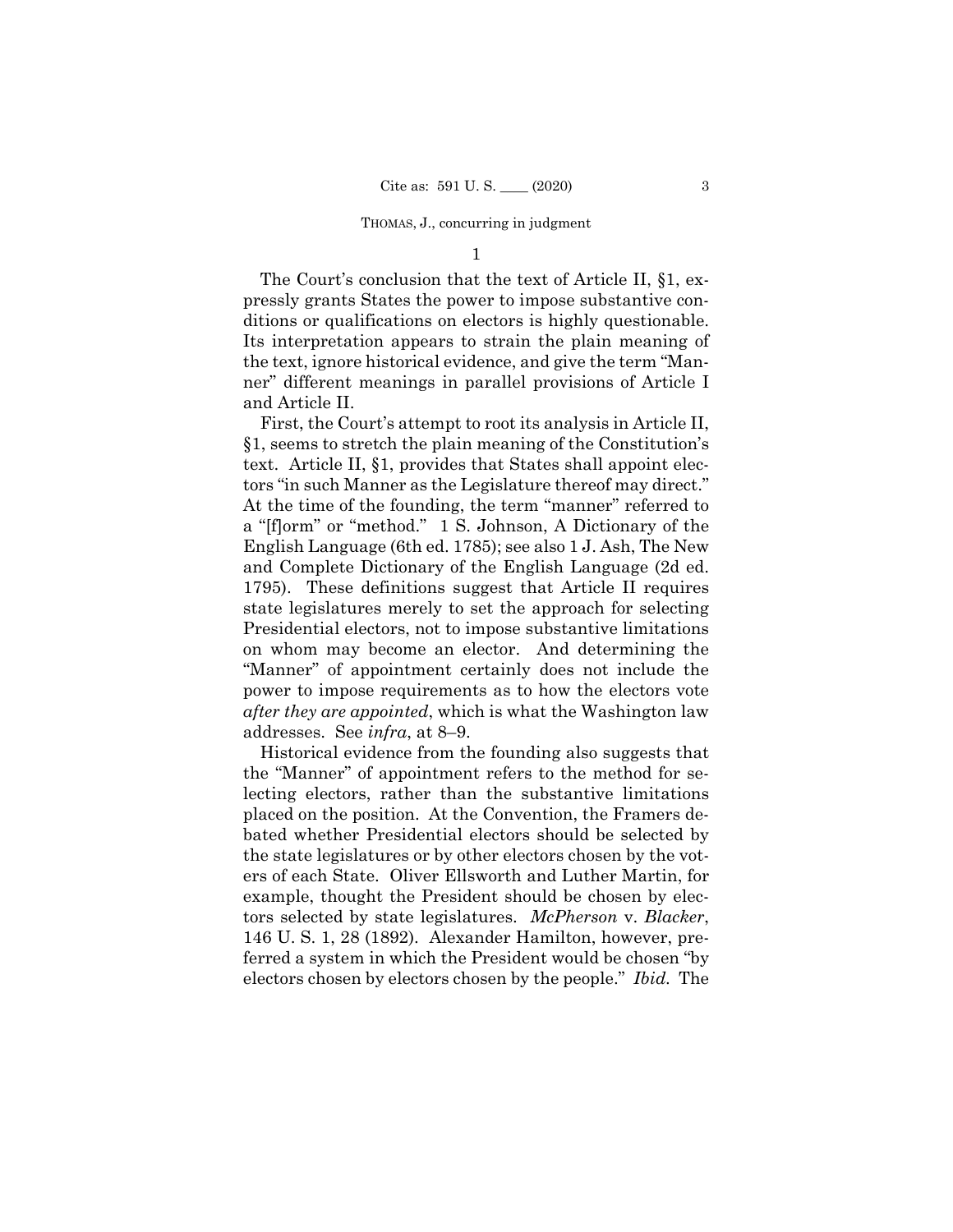to set the Manner of elector appointment. *Ibid.* In context, final language of Article II "seems to have reconciled [the] contrariety of views by leaving it to the state legislatures" it is clear that the Framers understood "Manner" in Article II, §1, to refer to the mode of appointing electors—consistent with the plain meaning of the term.

This understanding of "Manner" was seemingly shared by those at the ratifying conventions. For instance, at the North Carolina ratifying convention, John Steele stated that "[t]he power over the *manner* of elections [under Article I, §4] does not include that of saying who shall vote." 4 Debates on the Constitution 71 (J. Elliot ed. 1863) (emphasis added). Rather "the power over the *manner* only enables [States] to determine how these electors shall elect." *Ibid.*  (emphasis added and deleted). In short, the historical context and contemporaneous use of the term "Manner" seem to indicate that the Framers and the ratifying public both understood the term in accordance with its plain meaning.

Finally, the Court's interpretation gives the same term—"Manner"—different meanings in two parallel provisions of the Constitution. Article I, §4, states that "[t]he Times, Places and Manner of holding Elections for Senators and Representatives, shall be prescribed in each State by the Legislature thereof." In *U. S. Term Limits*, the Court concluded that the term "Manner" in Article I includes only "a grant of authority to issue procedural regulations," not "the broad power to set qualifications." 514 U. S., at 832– 833 (majority opinion); see also *id.,* at 861–864 (THOMAS, J., dissenting). Yet, today, the Court appears to take the exact opposite view. The Court interprets the term "Manner" in Article II, §1, to include the power to impose conditions or qualifications on the appointment of electors. *Ante,*  at 9–10.

With respect, I demur. "When seeking to discern the meaning of a word in the Constitution, there is no better dictionary than the rest of the Constitution itself." *Arizona*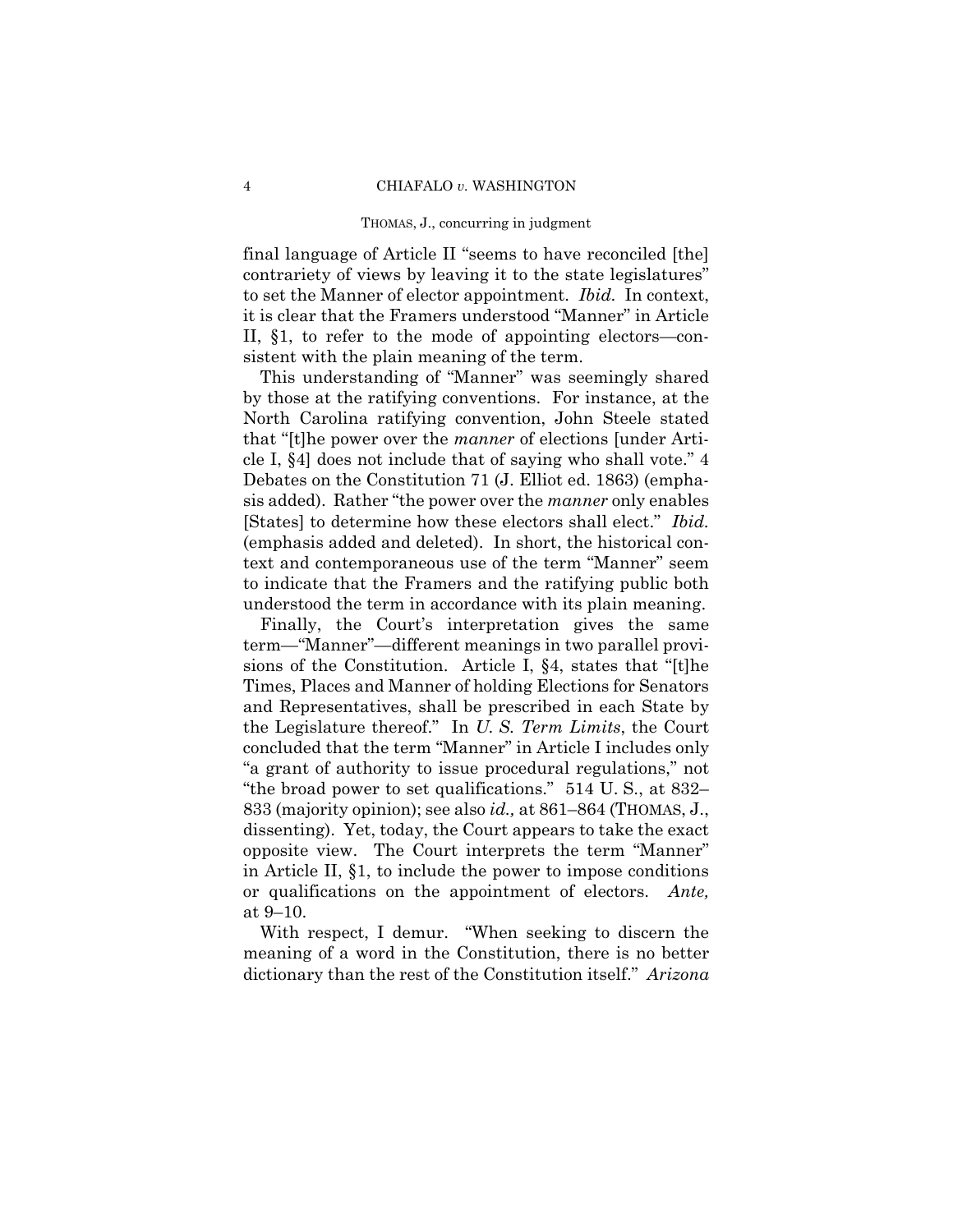*State Legislature* v. *Arizona Independent Redistricting Comm'n*, 576 U. S. 787, 829 (2015) (ROBERTS, C. J., dissenting); cf. *Scialabba* v. *Cuellar de Osorio*, 573 U. S. 41, 60 (2014) (KAGAN, J., for the Court) ("'[W]ords repeated in different parts of the same statute generally have the same meaning'" (quoting *Law* v. *Siegel*, 571 U. S. 415, 422 (2014)). While terms may not always have the exact same meaning throughout the Constitution, here we are interpreting the same word ("Manner") in two provisions that the Court has already stated impose "paralle[l]" duties setting the "'Manner of holding Elections'" and setting the "'Manner'" of "'appoint[ing] a Number of Electors.'" *U. S. Term Limits,* 514 U. S., at 804–805 (majority opinion). Nothing in the Constitution's text or history indicates that the Court should take the strongly disfavored step of concluding that the term "Manner" has two different meanings in these closely aligned provisions.

*Technologies, LP*, 590 U. S. \_\_\_, \_\_\_ (2020) (slip op., at 13). All the Court can point to in support of its position is a single sentence in *Ray* v. *Blair*, 343 U. S. 214 (1952), which suggested that a State's power to impose a requirement that electors pledge to vote for their party's nominee comes from Article II, §1, *id.*, at 227. But this statement is simply made in passing in response to one of the parties' arguments. It is curiously bereft of reasoning or analysis of Article II. We generally look to the text to govern our analysis rather than insouciantly follow stray, "incomplete" statements in our prior opinions, see *Thryv*, *Inc.* v. *Click-To-Call*  In my view, we should be guided by the text here.

2

Even accepting the Court's broad interpretation of Clause 2 of Article II, §1, I cannot agree with its determination that this Clause expressly authorizes the Washington law at issue here. In an attempt to tie Washington's law to the State's "power to appoint an elector," see *ante*, at 9, the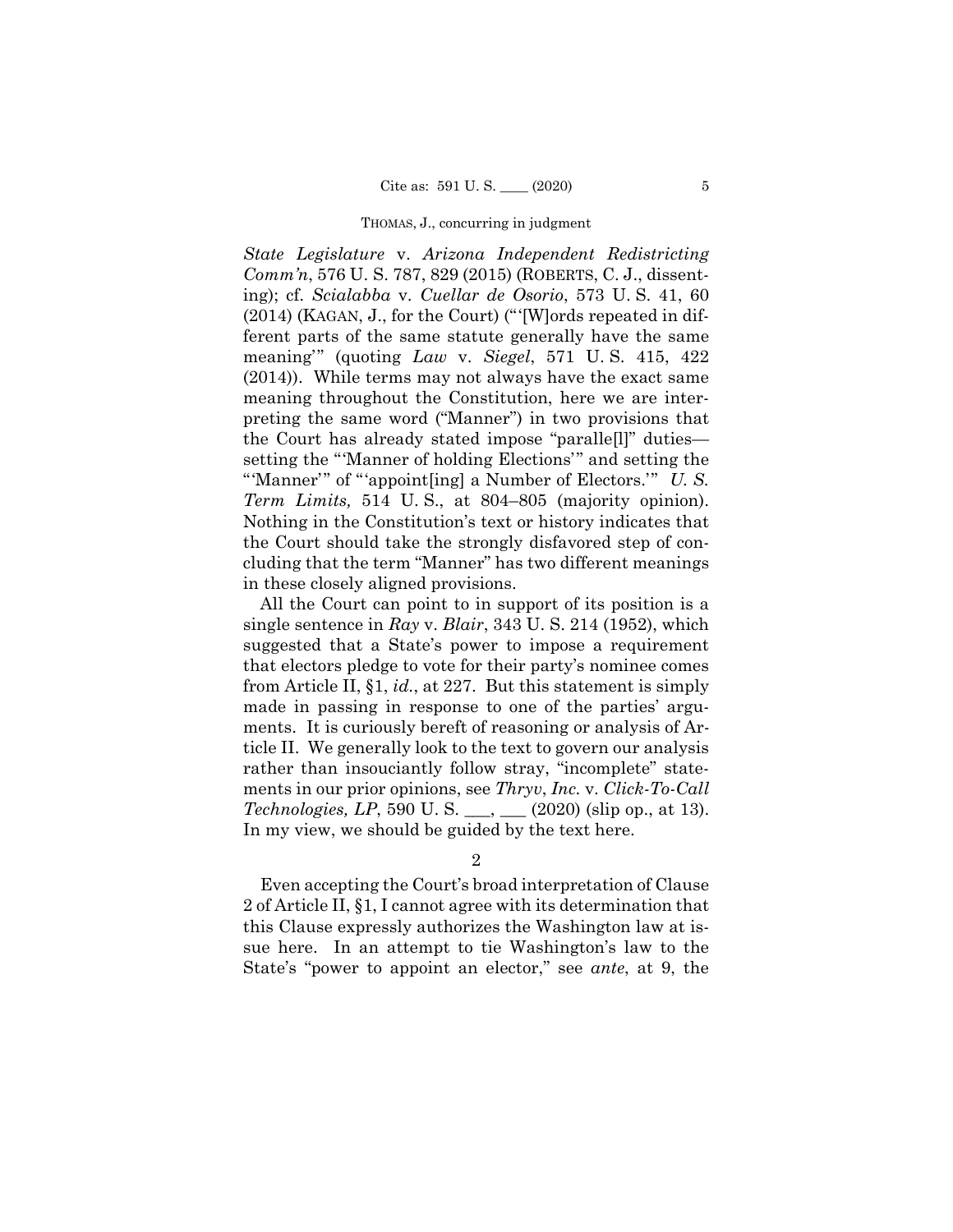Court construes Wash. Rev. Code §29A.56.340 (2016) as "enforc[ing] a pledge." See *ante,* at 10; see also *ante*, at 1– 2, 7–9, 17. But §29A.56.340 did not involve the enforcement of a pledge or relate to the appointment process at all.<sup>1</sup> It simply regulated electors' votes, unconnected to the appointment process.

 at 9–10*.* And finally, "the State's appointment power . . . To understand the Court's error, a brief summary of its theory is necessary. According to the Court, Article II, §1, grants States "the power to appoint" Presidential electors "in such Manner as the Legislature thereof may direct." *Ante*, at 9. That "power to appoint an elector," the Court states, "includes power to condition his appointment." *Ibid.* The power to condition appointment in turn allows the State to insist that an "elector pledge to cast his Electoral College ballot for his party's presidential nominee." *Ante,*  enables the enforcement of a pledge." *Ante*, at 10*.* The Court's theory is entirely premised on the State exercising a power to *appoint*.

Assuming the Court has correctly interpreted Article II, §1, there are certain circumstances in which this theory could stand. Some States expressly require electors to pledge to vote for a party nominee as a condition of appointment and then impose a penalty if electors violate that pledge. For example, under Oklahoma law, "[e]very party nominee for Presidential Elector shall subscribe to an oath, stating that said nominee, if elected, will cast a ballot for the persons nominated for the offices of President and Vice President by the nominee's party." Okla. Stat., Tit. 26, §10– 102 (2019). Oklahoma then penalizes the violation of that oath: "Any Presidential Elector *who violates his oath* as a Presidential Elector shall be guilty of a misdemeanor and,

 $1$ In 2019, Washington revised its laws addressing Presidential electors, eliminating the provision imposing a civil penalty on faithless electors. See 2019 Wash. Sess. Laws pp. 755–758.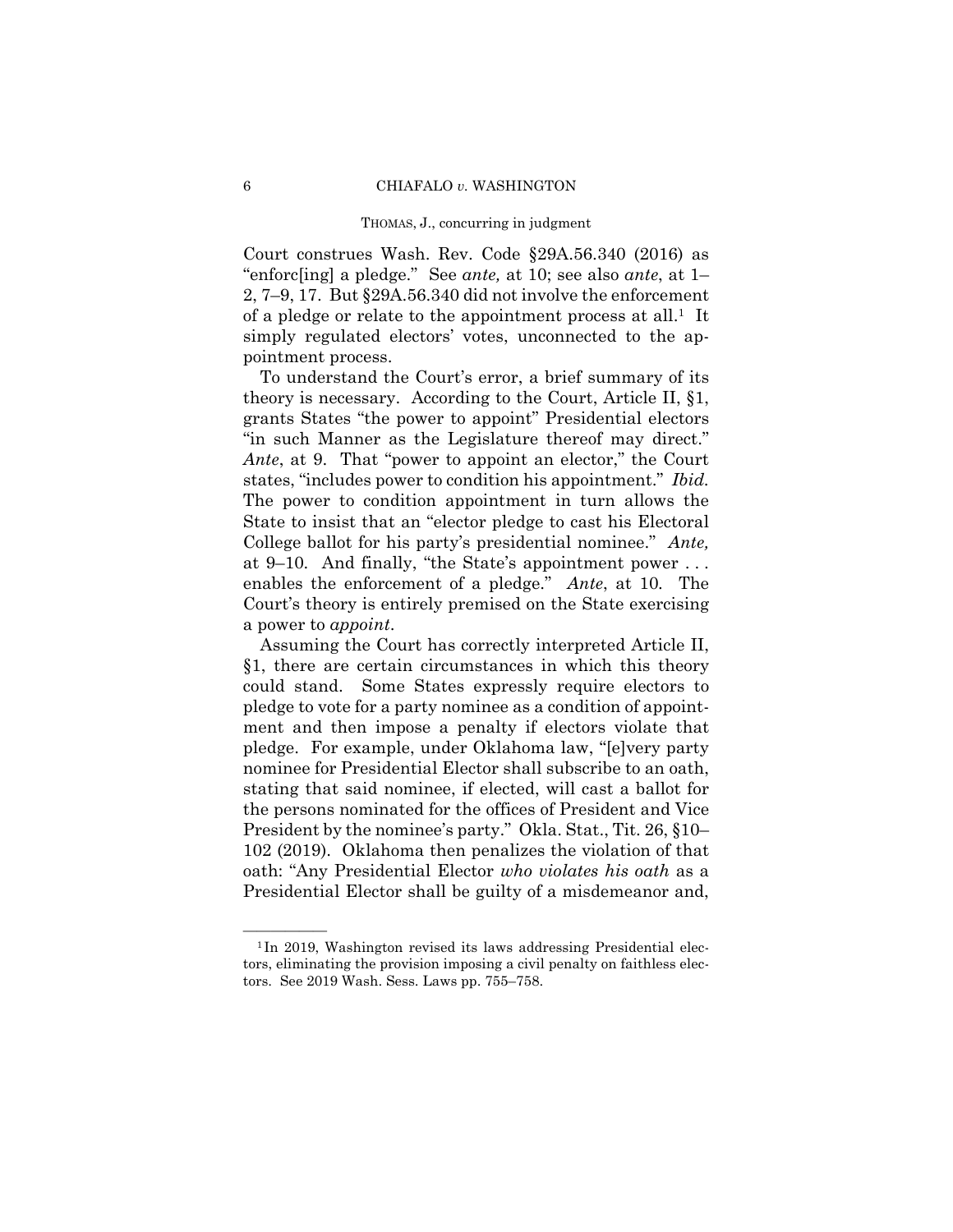upon conviction thereof, shall be punished by a fine of not more than One Thousand Dollars (\$1,000.00)." §10–109 (emphasis added). Other States have similar laws, first requiring a pledge as a condition of appointment and then penalizing the violation of that pledge. See, *e.g.*, Ind. Code §3– 10–4–1.7(a) (2019) (imposing pledge requirement); §3–10– 4–9(d) (stating that "[a] presidential elector who . . . presents a ballot *marked in violation of the presidential elector's pledge executed under section 1.7 . . . of this chapter*, vacates the office of presidential elector" (emphasis added)); Minn. Stat. §208.43 (2020 Cum. Supp.) (imposing pledge requirement);  $\S 208.46(c)$  (stating that "[a]n elector who ... presents a ballot *marked in violation of the elector's pledge executed under section 208.43* . . . vacates the office of elector" (emphasis added)).2

 litical party they represent if those candidates are alive. But not all States attempt to bind electors' votes through the appointment process. Some States simply impose a legal duty that has no connection to elector appointment. See *ante*, at 5. For example, New Mexico imposes a legal duty on its electors: "All presidential electors shall cast their ballots in the electoral college for the candidates of the political party which nominated them as presidential electors." N. M. Stat. Ann. §1–15–9(A) (Supp. 2011). And "[a]ny presidential elector who casts his ballot in violation of [this duty] is guilty of a fourth degree felony." §1–15–9(B). California has a similar system. It first imposes a legal duty on electors to vote for the nominated candidates of the po-Cal. Elec. Code Ann. §6906 (West 2019). It then imposes a punishment on "[e]very person charged with the performance of any duty under any law of this state relating to elections, who willfully neglects or

<sup>&</sup>lt;sup>2</sup>See also Mont. Code Ann. §§13-25-304, 13-25-307(4) (2019); Neb. Rev. Stat. §§32–713(2), 32–714(4) (2016); Wash. Rev. Code §§29A.56.084, 29A.56.090(3) (2019).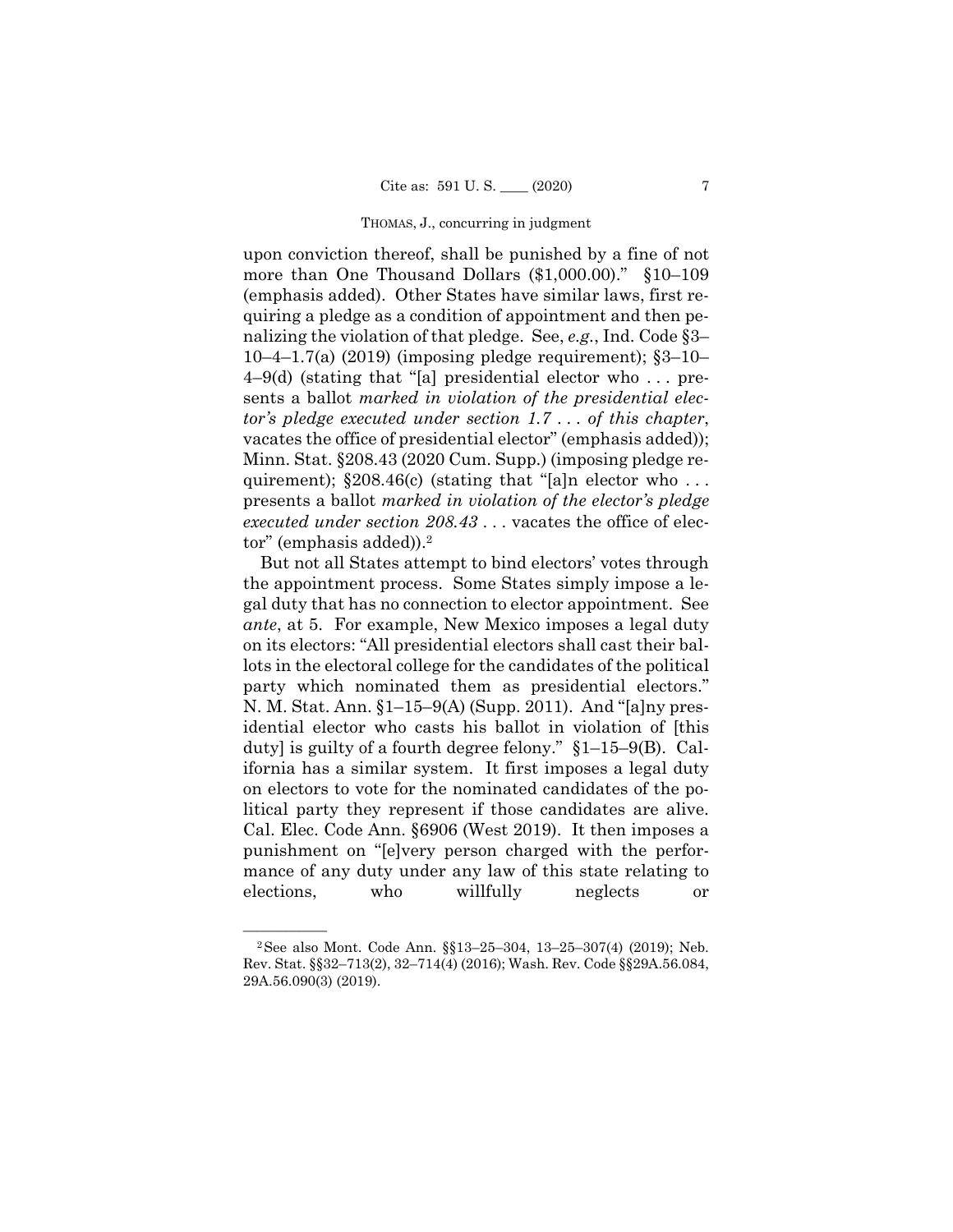refuses to perform it." §18002.3 These laws penalize electors for their faithless votes. But they do not attempt to regulate the votes of electors through the appointment process. In fact, these laws have nothing to do with elector appointment.

 merely a "small semantic differenc[e]." *Ante,* at 10, n. 6. Far from being semantic, the difference between the power The Court recognizes the distinction between these two types of laws, *i.e.,* laws enforcing appointment conditions and laws that regulate electors outside of the appointment process. See *ante*, at 5 (recognizing that some States "merely impose [a] duty by law"). But it claims this is to impose a "condition of appointment" and the power to impose restrictions on electors *that have nothing to do with appointment* is fundamental to the Court's textual argument. The Court's entire analysis is premised on States' purported Article II "power to appoint an elector" and "to condition his appointment." *Ante*, at 9. The Court does not, and cannot, claim that the text of Article II provides States power over anything other than the *appointment* of electors. See *ante,* at 9–10.

Here, the challenged Washington law did not enforce any appointment condition. It provided that "[a]ny elector who votes for a person or persons not nominated by the party of which he or she is an elector is subject to a civil penalty of up to one thousand dollars." Wash. Rev. Code §29A.56.340 (2016). Unlike the laws of Oklahoma, Indiana, Minnesota and the other States discussed above, a violation of §29A.56.340 was not predicated on violating a pledge or any

<sup>&</sup>lt;sup>3</sup>Michigan likewise does not regulate electors through the appointment process. Under Michigan law, the failure of an already appointed elector to resign "signifies" that the elector "consent[s] to serve and to cast his vote for the candidates for president and vice-president appearing on the Michigan ballot of the political party which nominated him." Mich. Comp. Laws §168.47 (2008). Attempting to cast a vote for another candidate "constitutes a resignation from the office of elector." *Ibid.*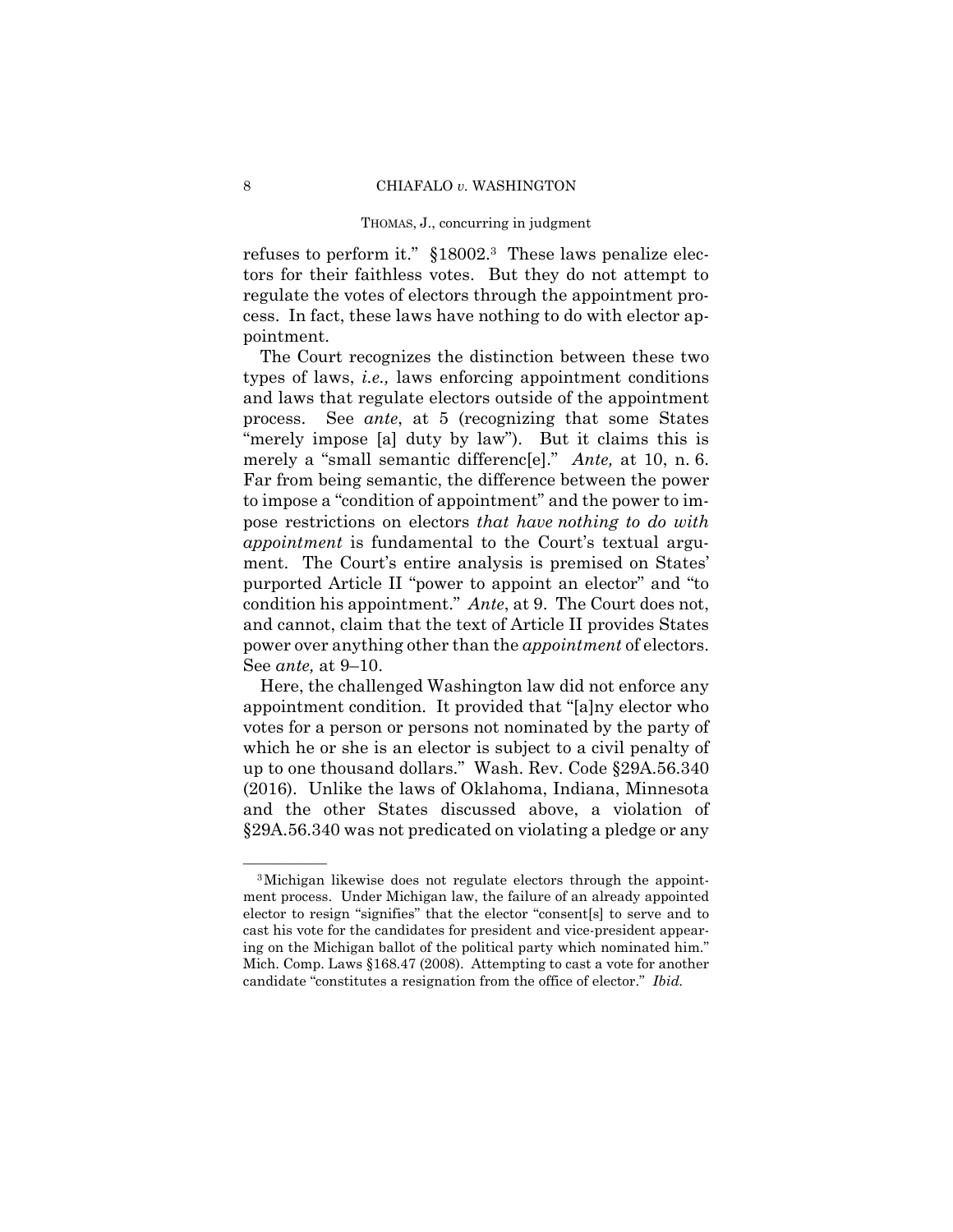other condition of appointment. In fact, it did not even mention a pledge, which was set forth in a separate, unreferenced provision. See §29A.56.320. Thus, §29A.56.340 had no connection to the appointment process and could be enforced independent of the existence of any pledge requirement. While the Court's description of §29A.56.340 as a law enforcing a condition of appointment may be helpful for the Court's claim that Washington's law was rooted in Article II, §1's "power to appoint," it is simply not accurate. Thus, even accepting the Court's strained reading of Article II, §1's text, I cannot agree with the Court's effort to reconcile Washington's law with its desired theory.

In short, the Constitution does not speak to States' power to require Presidential electors to vote for the candidates chosen by the people. The Court's attempt to ground such a power in Article II's text falls short. Rather than contort the language of both Article II and the state statute, I would acknowledge that the Constitution simply says nothing about the States' power in this regard.

## II

When the Constitution is silent, authority resides with the States or the people. This allocation of power is both embodied in the structure of our Constitution and expressly required by the Tenth Amendment. The application of this fundamental principle should guide our decision here.

## A

"The ultimate source of the Constitution's authority is the consent of the people of each individual State." *U. S. Term Limits*, 514 U. S., at 846 (THOMAS, J., dissenting). When the States ratified the Federal Constitution, the people of each State acquiesced in the transfer of limited power to the Federal Government. They ceded only those powers granted to the Federal Government by the Constitution.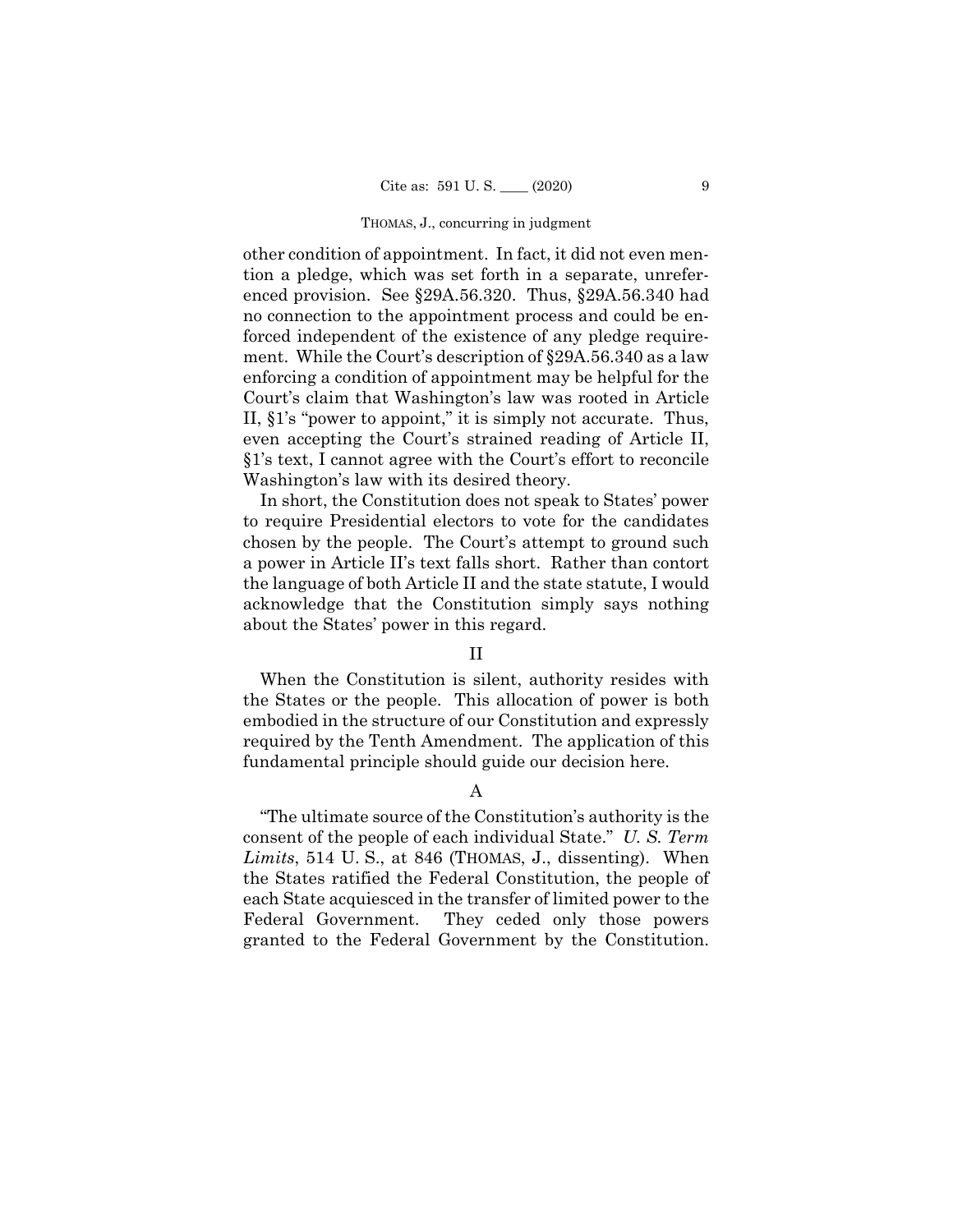"The Federal Government and the States thus face different default rules: Where the Constitution is silent about the exercise of a particular power[,] the Federal Government lacks that power and the States enjoy it." *Id.,* at 848; see also *United States* v. *Comstock*, 560 U. S. 126, 159 (2010) (THOMAS, J., dissenting).

This allocation of power is apparent in the structure of our Constitution. The Federal Government "is acknowledged by all to be one of enumerated powers." *McCulloch*  v. *Maryland*, 4 Wheat. 316, 405 (1819). "[T]he powers delegated by the . . . Constitution to the federal government are few and defined," while those that belong to the States "remain . . . numerous and indefinite." The Federalist No. 45, p. 292 (C. Rossiter ed. 1961) (J. Madison). Article I, for example, enumerates various legislative powers in §8, but it specifically limits Congress' authority to the "legislative Powers herein granted," §1. States face no such constraint because the Constitution does not delineate the powers of the States. Article I, §10, contains a brief list of powers removed from the States, but States are otherwise "free to exercise all powers that the Constitution does not withhold from them." *Comstock*, *supra*, at 159 (THOMAS, J., dissenting).

 U. S. 706, 714 (1999); *New York* v. *United States*, 505 U. S. This structural principle is explicitly enshrined in the Tenth Amendment. That Amendment states that "[t]he powers not delegated to the United States by the Constitution, nor prohibited by it to the States, are reserved to the States respectively, or to the people." As Justice Story explained, "[t]his amendment is a mere affirmation of what, upon any just reasoning, is a necessary rule of interpreting the constitution. Being an instrument of limited and enumerated powers, it follows irresistibly, that what is not conferred, is withheld, and belongs to the state authorities." 3 J. Story, Commentaries on the Constitution of the United States §1900, p. 752 (1833); see also *Alden* v. *Maine*, 527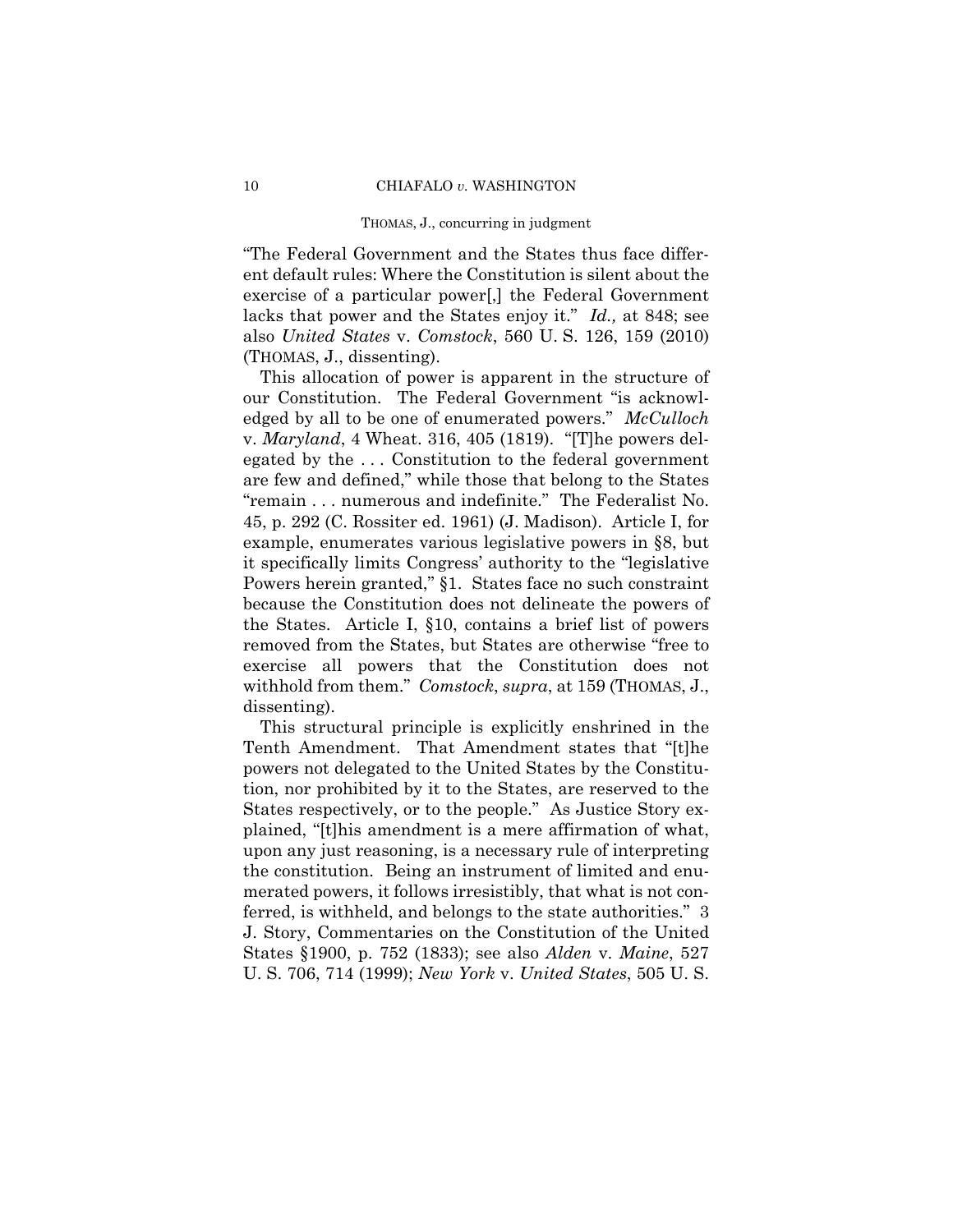144, 156 (1992). In other words, the Tenth Amendment "states but a truism that all is retained which has not been surrendered," *United States* v. *Darby*, 312 U. S. 100, 124 (1941), "mak[ing] clear that powers reside at the state level except where the Constitution removes them from that level," *U. S. Term Limits*, *supra*, at 848 (THOMAS, J., dissenting); see also *Garcia* v. *San Antonio Metropolitan Transit Authority*, 469 U. S. 528, 549 (1985).

Thus, "[w]here the Constitution is silent about the exercise of a particular power[,] that is, where the Constitution does not speak either expressly or by necessary implication," the power is "either delegated to the state government or retained by the people." *U. S. Term Limits*, *supra*, at 847–848 (THOMAS, J., dissenting); cf. *Martin* v. *Hunter's Lessee*, 1 Wheat. 304, 326 (1816) (stating that the Federal Government's powers under the Constitution must be "expressly given, or given by necessary implication").

## B

This fundamental allocation of power applies in the context of the electoral college. Article II, §1, and the Twelfth Amendment address the election of the President through a body of electors. These sections of the Constitution provide the Federal Government with limited powers concerning the election, set various requirements for the electors, and impose an affirmative obligation on States to appoint electors. Art. II, §1; Amdt. 12. Each of these directives is consistent with the general structure of the Constitution and the principle of reserved powers. See *supra,* at 9–10; *U. S. Term Limits*, *supra*, at 863 (THOMAS, J., dissenting). Put simply, nothing in the text or structure of Article II and the Twelfth Amendment contradicts the fundamental distribution of power preserved by the Tenth Amendment.

Of course, the powers reserved to the States concerning Presidential electors cannot "be exercised in such a way as to violate express constitutional commands." *Williams* v.